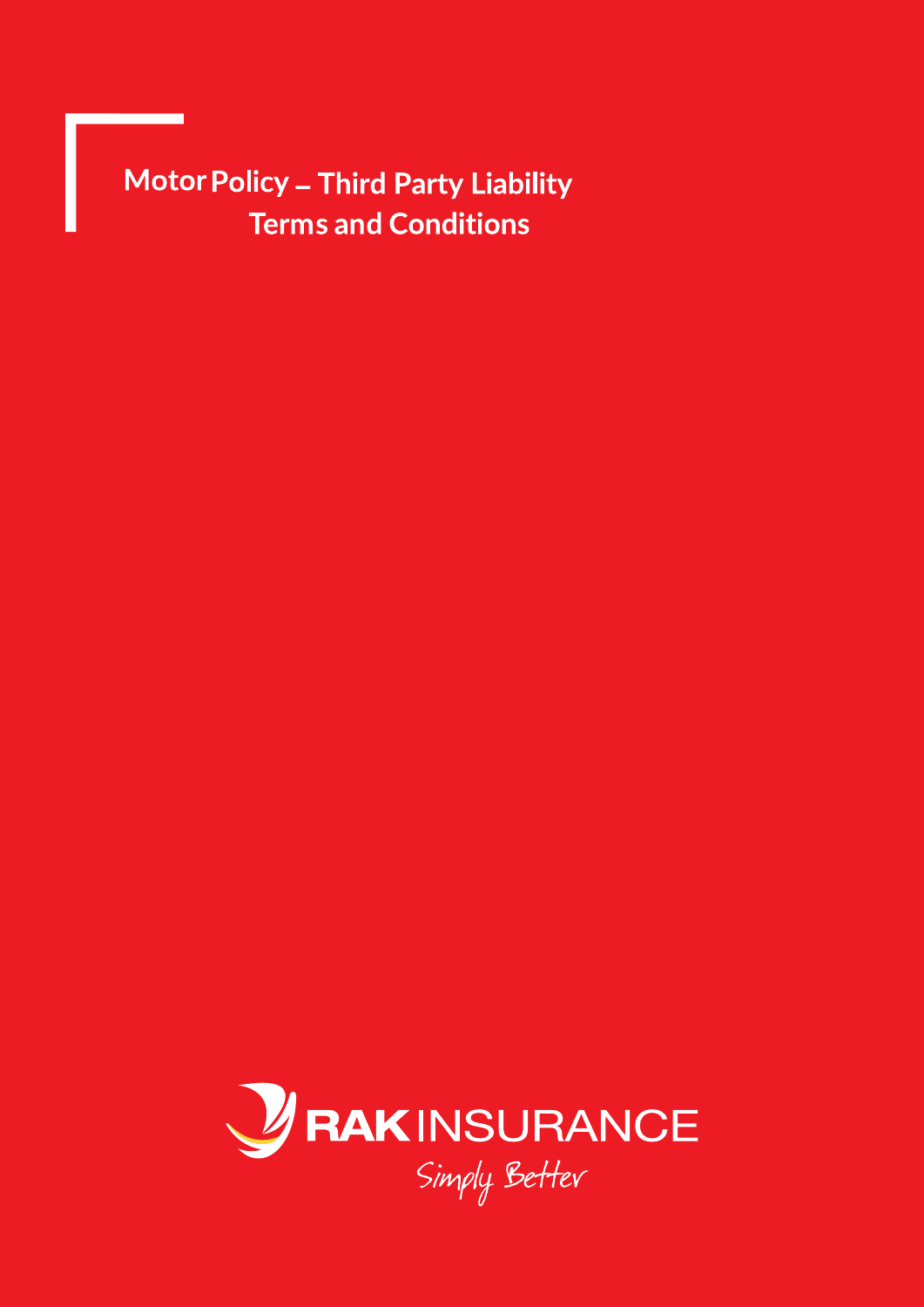

### **Introduction**

#### **Dear Valued Customer**

We are pleased to provide you with your RAKINSURANCE Motor Policy – Third Party Liability which provides protection against bodily injury and property damage to a Third Party. In return for your Premium, youwill receive Protection as stated in the Policy Schedule subject to the terms, conditions, warranties, provisions and exclusions expressed or implied in this Policy and endorsements attached or endorsed herein.

RAKINSURANCE has relied on the information and statements, which have been provided by you in the application.

Should you have any queries or need further explanation on our RAKINSURANCE Motor Policy product you may contact the Company on 800 RAKI (7254) for local and 7254 800 00971 for International call or email us on info@rakinsurance.com.

### **Personal Information Collection Statement**

The information you provide us maybe used for the purpose of:

- Any insurance or financial related product or service or any alterations, variations, cancellation or renewal of such product or service;
- Any claim, investigation, analysis or subrogation of any such claim.

#### **The information you provide may be disclosed to:**

- Any related company or any other company dealing with the Reinsurance related business or an intermediary or a claim or investigation or other service provider providing services relevant to the insurance business for any of the above or related purposes;
- United Arab Emirates Insurance Association or any other Government organisation that exists or is formed from time to time to carry out regulatory functions of the UAE Insurance industry

© Copyright. Ras Al Khaimah National Insurance Company (P.S.C.) October 2016. All rights reserved.

No part of this publicationmay be reproduced, stored in aretrieval system, or transmitted, on any form or by any means, electronic, mechanical, photocopying, recording, or otherwise, without prior written permission from Ras Al Khaimah National Insurance Company (P.S.C.).

Ras Al Khaimah National Insurance Company (P.S.C.). Head Office: PO Box 506, Al Nakheel Street Ras Al Khaimah Tel: 800 RAKI (7254) Fax: 8500 228 7 971+ Web: www.rakinsurance.com

A United Arab Emirate Public Listed Company. Paid-Up Capital AED 110 Million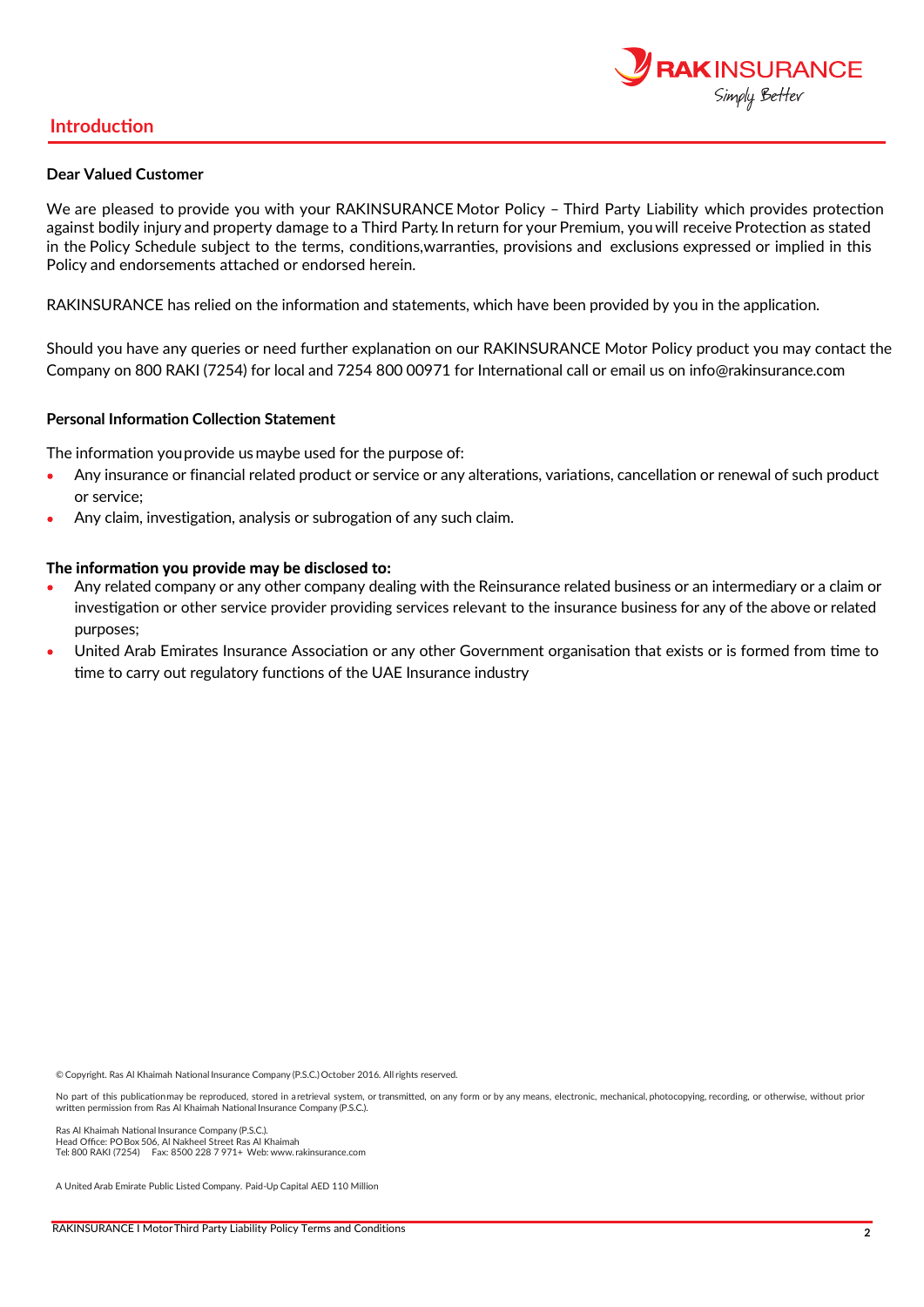

## **Contents**

|                                                                                                                | 12  |
|----------------------------------------------------------------------------------------------------------------|-----|
|                                                                                                                | 13  |
|                                                                                                                |     |
|                                                                                                                |     |
|                                                                                                                |     |
|                                                                                                                |     |
|                                                                                                                |     |
| Schedule No. (4) - List of the parts damaged by a traffic accident which must be replaced for new ones without | 17  |
|                                                                                                                |     |
|                                                                                                                | -20 |
|                                                                                                                |     |
|                                                                                                                |     |
|                                                                                                                |     |
|                                                                                                                |     |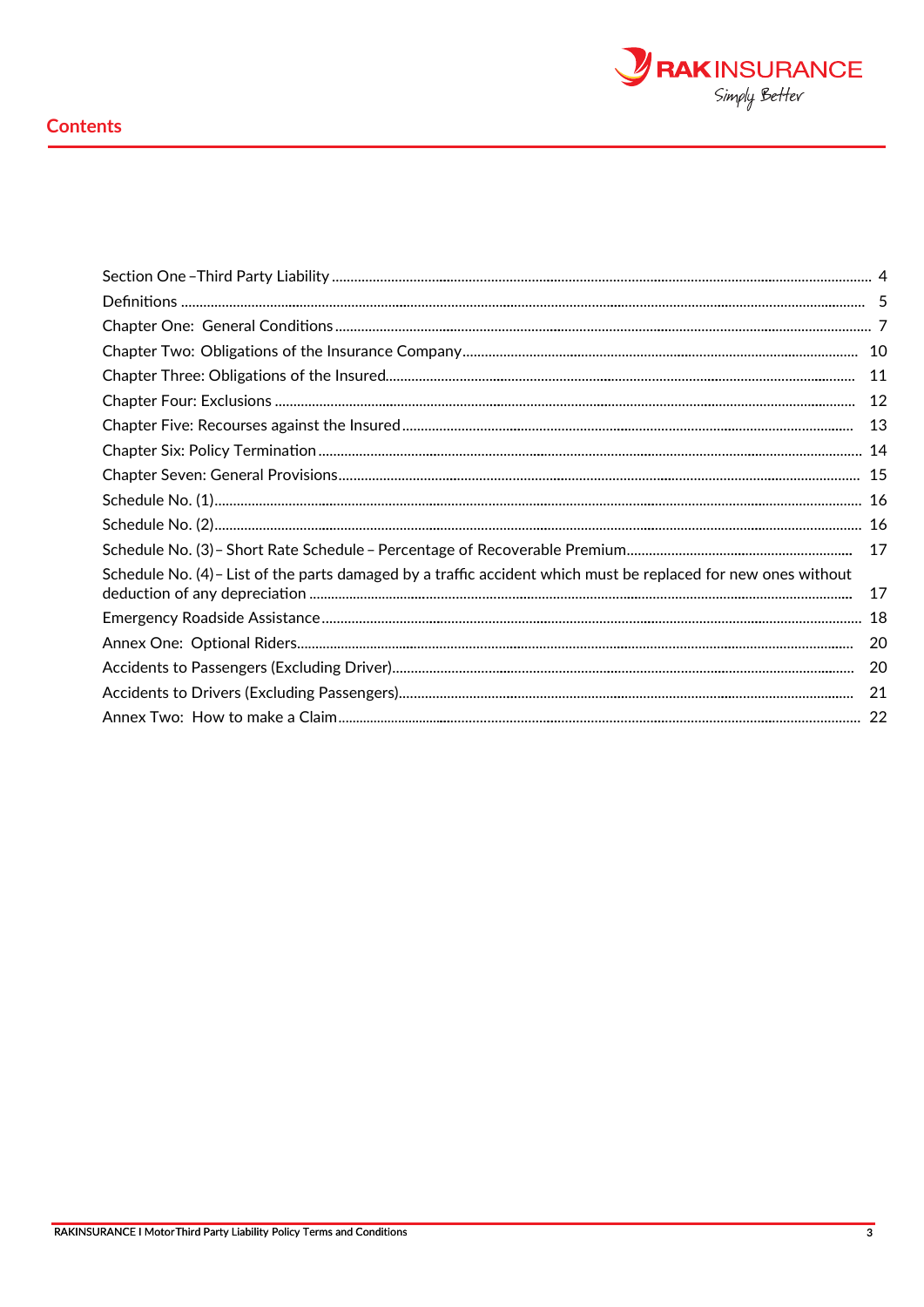

# **Section One–Third Party Liability**

**The Unified Motor Vehicle Insurance Policy Against Third Party Liability issued pursuant to the Regulation of Unifying Motor Vehicle Insurance Policies according to Insurance Authority Board of Directors' Decision No. (25) of 2016**

Whereas the Insured has applied to Ras Al Khaimah National Insurance Company P.S.C. (hereinafter referred to as the "**Company**") for the insurance set herein below, and has agreed that the application is considered as the basis for and integral part of this Policy, and has paid or agreed to pay the applicable premium, and the Company has accepted and represented to pay compensation to a Third Party/ Injured Party in case of any accident subject to this insurance, whether it emerges from the use or parking of the Motor Vehicle in the UAE during the insurance period;

Therefore, this Policy was entered into to cover liability towards a Third Party / Injured Party caused by the Insured Motor Vehicle to the Third Party / Injured Party according to the terms, conditions and exclusions in or appended to this Policy for the amounts the Insured or the Motor Vehicle Driver must pay against:

- Bodily Injury to a Third Party, either inside or outside the Motor Vehicle
- Property Damages to a Third Party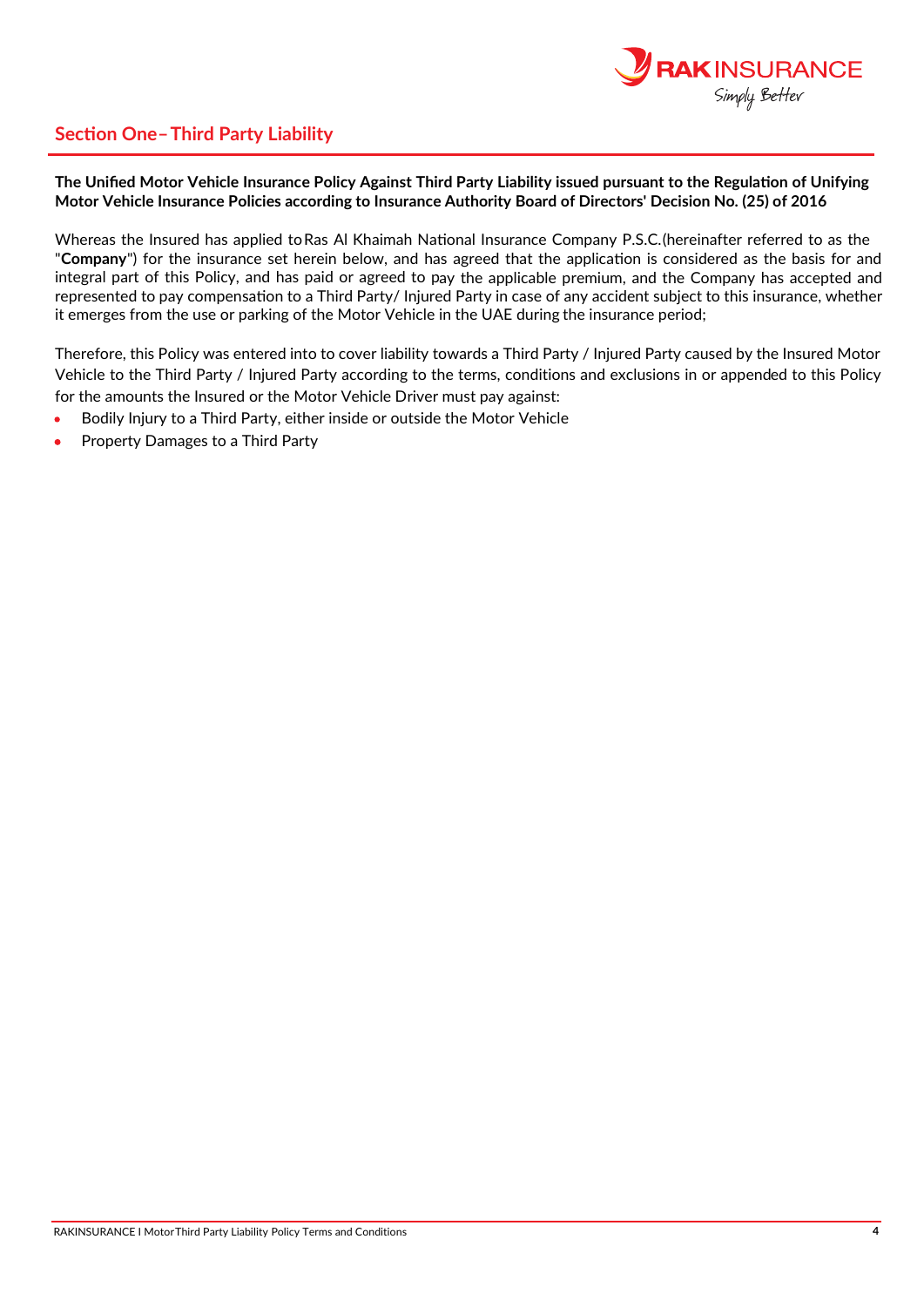## **Definitions**



**The following terms and phrases shall have the meanings indicated beside each of them unless the context provides otherwise:**

### **Policy**

The Unified Motor Vehicle Insurance Policy Against Third Party Liability whereby the Company undertakes to compensate the Insured, on the occurrence of the damage hereby covered, and any endorsement to it, which governs the relationship between parties, in return of the premium paid by the Insured.

### **Company (Insurer)**

The insurance company that is licensed to operate inside the State according to the laws and regulations issued in the State and accepts to insure the motor vehicle and has issued the Policy.

#### **Insured**

A natural or corporate person that has applied for insurance, entered into an insurance contract with the Company, and paid or has agreed to pay the premium.

#### **Motor Vehicle Driver**

The insured or any person who drives the Motor Vehicle by the permission or order of the Insured, provided that they are licensed to drive according to the Motor Vehicle category pursuant to the Traffic Laws and other laws and regulations, and that the granted license has not been cancelled by a court's order or by virtue of the Traffic Laws and its Executive Regulations. This definition includes the driver whose driving license has expired if they manage to renew it within thirty days from the date of accident.

#### **Injured Third Party**

- 1. Any natural or corporate person, or their properties, which have suffered an injury or damage as a result of the accident, excluding the Insured, the Motor Vehicle Driver and passengers employed by the Insured if they are injured during and because of work.
- 2. The family members of the Insured and the Motor Vehicle Driver (spouse, parents and children) who caused the accident.
- 3. The driver of a Motor Vehicle allocated for rent, public transportation or a vehicle used to teach driving.

### **Insurance Application**

The application that includes the details of the Insured, the details of the Motor Vehicle and the type of required coverage, and is filled in by or with the knowledge of the Insured electronically or in writing to renew it within thirty days from the date of accident.

#### **Premium**

The consideration that is paid or undertaken to be paid by the Insured inreturn for insurance coverage.

#### **Accident**

Any incident that causes harm to a Third Party / Injured Party as a result of use, explosion, combustion, scattering, drop of things from, movement, spontaneous movement or parking of the Motor Vehicle.

#### **Bodily Injury**

Death and/or physical injuries to a Third Party, including permanent disability or temporary total or partial disability.

### **Property Damage**

Damage to a Third Party's property.

### **Motor Vehicle**

A mechanical machine, motorcycle or any otherdevice that works through a mechanical force, and its specifications are described in the Policy.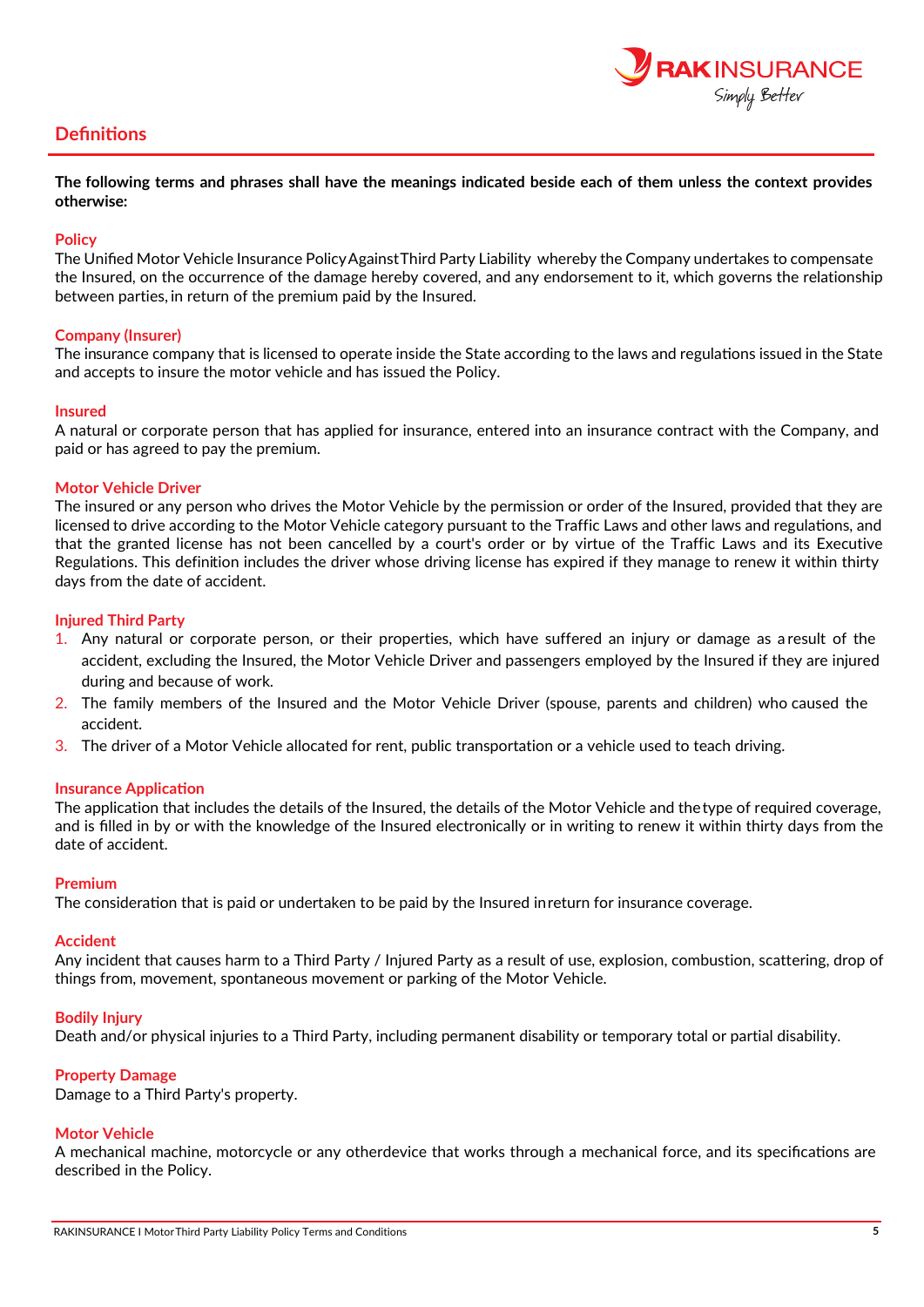## **Definitions**



### **Trailer**

A vehicle designed to be pulled behind a Motor Vehicle, truck or towing vehicle, including lightweight trailer (camper trailer), the weight of which does not exceed 750kg and it so licensed according to the applicable Traffic Laws.

### **Semi-Trailer**

A trailer without a front axle and is towed in such a way that a large part of its weight and tonnage is carried by the towing vehicle or the mechanical vehicle (locomotive).

### **Natural Disaster**

Any general phenomenon that arises from nature such as floods, tornados, hurricanes, volcanoes, earthquakes and quakes, and leads to extensive and widespread damage, and in respect of which a decision is issued by the concerned authority in the State.

### **Rider**

Any special agreement between the parties in supplement to the basic coverages under this Policy.

### **Personal Accidents Endorsement**

An additional insurance coverage against personal accidents to the Motor Vehicle Driver, the Insured and the passengers excluded from the basic coverage in return for an additional premium.

### **Third Party Liability**

The liability for injuries and damages arising from the use of the Insured Motor Vehicle to a Third Party / Injured Party.

### **Road**

Every road open and available to public without need to get special permission, and every place that is made available for the crossing of motor vehicles, and is made available to the public by a permission or license from a concerned authority or otherwise, for or without consideration according to the definition mentioned in the applicable Traffic Laws.

### **Depreciation Percentage**

The percentage payable by the injured party on the occurrence of an accident, and who requests the replacement of new parts in lieu of the used parts in case of partial loss according to the schedules of depreciation.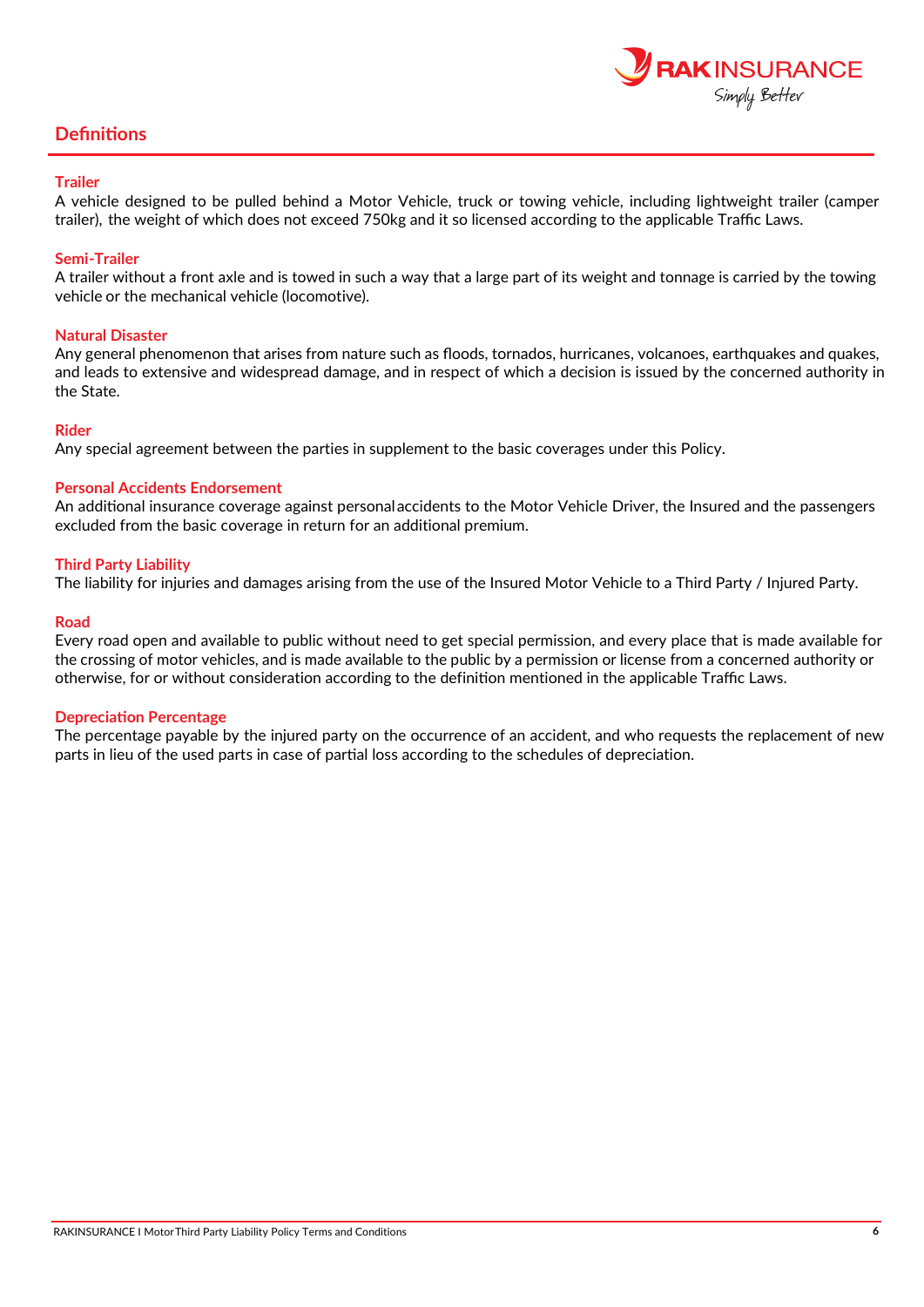

# **Chapter One: General Conditions**

- 1. The Policy and its schedules shall constitute one integral contract, and any Rider to this Policy shall constitute an integral part hereof, and every term or phrase to which a special meaning has been given in any part of the Policy or its schedules shall have the same meaning elsewhere, unless the context otherwise requires.
- 2. This Policy does not apply outside the State.
- 3. The Company may not assert to the Injured Third Party that it is not liable for compensation as a result of any argument that can be used against the Insured.
- 4. The Third Party / Injured Party may submit a claim to the Company for compensation for damages caused to them by the Insured Motor Vehicle.
- 5.
- a. In case of death of a family member of the Insured or the Motor Vehicle Driver, the Company's liability will be limited to an amount of AED 200,000 (Two Hundred Thousand Arab Emirates Dirhams) per person. In case of injury, the Insurer's liability will be further limited to the percentage of disability per person.
- b. In case of death of the driver of a rental vehicle, public transport vehicle and a vehicle used to teach driving, the Company's liability will be limited to an amount of AED 200,000 (Two Hundred Thousand Arab Emirates Dirhams) per person. In case of injury, the Insurer's liability will be further limited to the percentage of disability per person.
- 6. Any notice or notification of an accident that is required by this Policy shall be served to the Company in writing by email, facsimile or by hand delivery to the address designated in the Policy as soon as practically possible.
- 7.
- a. With respect to a fleet insurance policy or any Motor Vehicle insured under this Policy, the Company may not enter into any agreement that may reduce or prevent the coverage of its full Third Party Liability arising from death, bodily injuries or property damages covered under this Policy or reduce the limits of liability of the Company or reduce the coverage contemplated under this Policy, including depriving a claim for compensation for any reason not related to the accident such as age, gender, or the date of acquiring the driving license, or otherwise, or the agreement will be deemed void.
- b. However, new coverage not provided for in the Policy may be agreed upon or the limits of such liabilities and coverages may be increased under a separate policy or an additional rider.
- 8. The Company may, at its expense, assume the judicial and settlement proceedings to represent the Insured or the Motor Vehicle Driver through an attorney in any investigation or interrogation and before any court in any lawsuit or intervention in any phase of the lawsuit in relation to a claim or accident for which the Company may be held liable under this Policy, and which may give rise to the payment of compensation according to this Policy. The Company may settle or enter into a reconciliation for such claim. The Insured shall provide every possible cooperation with the Company by signing a power of attorney to the attorney or otherwise to the Company to initiate any proceedings.
- 9. Without prejudice to the rights emerging from Life insurancepolicies and personal accident insurance policies, and in case of the existence of several compulsory policies against Third Party Liability emerging from the use of the Motor Vehicle issued by more than one Company:
	- a. Compensation shall be divided equally between Insurers in case of death and/or injuries. If the liability is shared (between the Insured and the Third Party / Injured Party) based on the degree of negligence, then the percentage of participation in the negligence shall be taken into account.
	- b. Compensation for property damages shall be divided based on the percentage of the insured amount set out in each policy to total insured amounts in all policies, after the percentage of participation in the negligence is taken into account.
- 10. On the occurrence of an accident, the Company shall:
	- a. Repair the damaged Motor Vehicle or any of its parts, accessories or spare parts and restore the Motor Vehicle to its pre-accident condition.
	- b. Pay the market value of the damaged Motor Vehicle if the value of damages exceeds (%50) of the market value of the Motor Vehicle at the time of the accident, provided that the Company's liability does not exceed an amount of Two Million Arab Emirates Dirhams per accident according to Paragraph (c) of Clause (1) of Chapter Two: Obligations of the Insurance Company.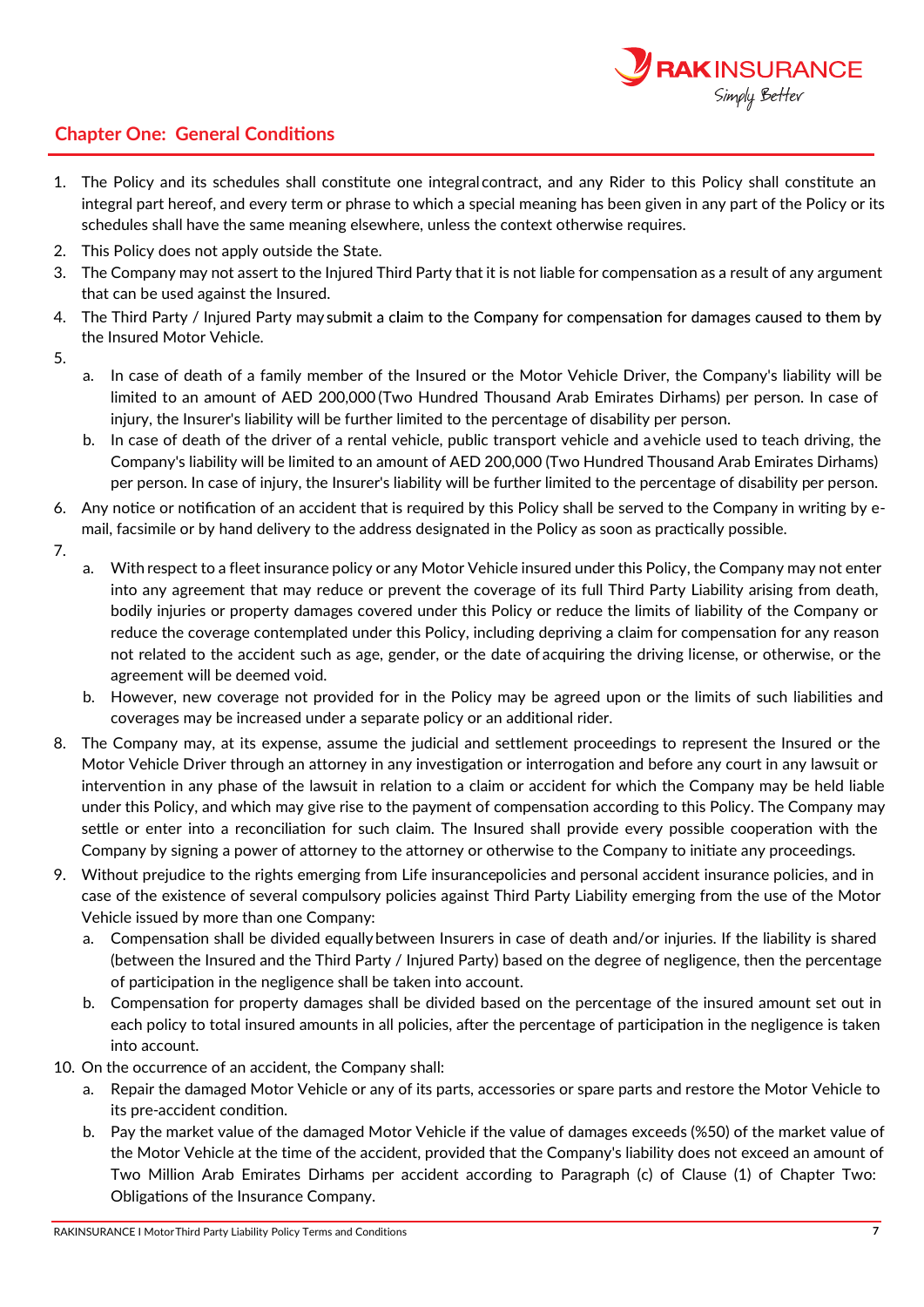

# **Chapter One: General Conditions**

- c. Replace the damaged Motor Vehicle in case of total loss, for another Motor Vehicle with the same make, model, additions and pre-accident condition unless the Third Party / Injured Party requests that the Company pay them the amount in cash; in which case, the Company shall accept the Insured's request.
- d. The Company shall pay in cash to the Injured Party, upon their request, the amount of damages (loss or damage) of the damaged parts of the Motor Vehicle in whole or any of its parts, accessories or spare parts and including the charges for installation and replacement of lost or damaged parts at the time of the accident in order to restore the pre-accident condition of the Motor Vehicle.
- 11. The damaged parts of the Motor Vehicle, for which the first registration and use of which is less than one year, shall be replaced with new original parts with no deduction of a Depreciation Percentage for the Injured Party.
- 12. If it is agreed with the Injured Third Party to repair the damaged Motor Vehicle, the Insurance Company shall repair the damaged Motor Vehicle at the agency repair shops for the Motor Vehicle if it is inits first year of registration and use.
- 13. Upon the lapse of more than one year after registration and use, the Company shall repair the damaged Motor Vehicle at suitable repair shops and the damaged parts may be replaced by other than original parts of the same grade. The Company shall insure that repair works are carried out according to technical standards and that the work is warranted by the repair shops. The Company shall ensure that the Injured Third Party is able to have the Motor Vehicle checked by any approved Motor Vehicle examination agency in the State to make sure that the Motor Vehicle has been properly repaired in accordance with the technical licensing conditions for endurance and safety and any other condition without affecting the technical examination of the Motor Vehicle affected by the accident at the concerned official authorities. If it is found that the repairs are below required and recognized technical standards, the Company shall address the issue(s) until the Third Party's Motor Vehicle is professionally repaired as soon as practically possible.
- 14. If the Injured Third Party requests that new parts are to be installed in lieu of the parts damaged during the accident, they have to bear the Depreciation Percentage set in Schedule (1) of the final value of the purchase invoice. In case of taxi vehicles, public transport vehicles and rental vehicles, the Depreciation Percentage set in Schedule (2) of the final value of the purchase invoice will be applied.
- 15. Neither depreciation may be deducted nor used parts be installed if the parts are within the list set out in Schedule (4) of this Policy.
- 16. The Injured Third Party may repair the damages that occur to the Motor Vehicle as a result of the accident, provided that the estimated repair costs do not exceed the value of repair agreed upon in writing with the Company. The Company may require a proof that the Motor Vehicle repairs have been completed.
- 17. If durable and hard to replace parts of the Motor Vehicle such as chassis or pillars are damaged and need cutting, tightening or welding as a result of the accident, the Motor Vehicle may be considered a total loss and the Company shall make compensation according to the market value of the Motor Vehicle at the time of the accident.
- 18. If the Motor Vehicle is considered as total loss, and the Company compensates the Injured Third Party on that basis, the salvage will be deemed property of the Company. The Injured Third Party may not be charged any expenses related to the transfer of the Motor Vehicle title or issuance the of a certificate of ownership of the Motor Vehicle, provided that the Motor Vehicle is free of any obligations against Third Party such as traffic fines or otherwise.
- 19.
- a. In case of any conflict between the Company and the Injured ThirdParty concerning the value of damages or the amount of compensation or determination of the market value of the damaged Motor Vehicle, an Authoritylicensed and registered Surveyor and loss adjuster will be appointed to determine the value of the damages or the amount of compensation at the Company's expense.
- b. If the expert's opinion is not accepted, either party may request the Authority to appoint an expert licensed by it at the expense of that party, and that the expert's charges will eventually be borne by the party for whom the report was not in their favor.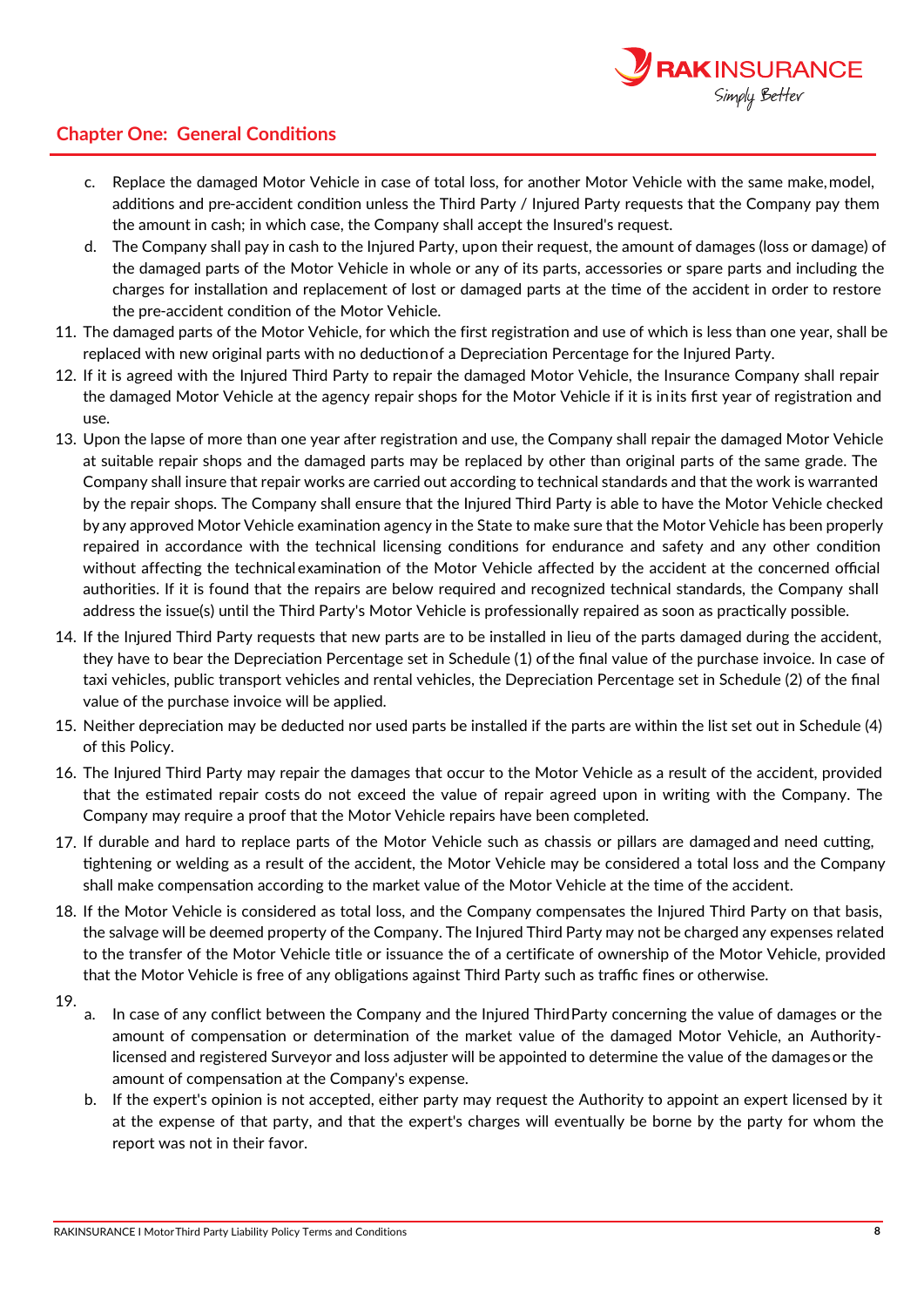

## **Chapter One: General Conditions**

- 20. In case of an agreement to insure the Insured himself, the Motor Vehicle Driver or any person excluded from the coverage under this Policy, the amount of the death benefit will be determined not less than (AED 200,000) Two Hundred Thousand Arab Emirates Dirhams at a minimum.
- 21. The Company may not refuse to compensate the Insured as a result of late notification of the accident, if lateness is attributed to an acceptable excuse.
- 22. The provisions of this Policy cover the damages to a Third Party caused by a trailer or semitrailer as long as it is pulled by the vehicle.
- 23. Neither this Policy nor any rider here to undermines the right of any person to claim for compensation or recovery of any amount payable under the provisions of any applicable legislation.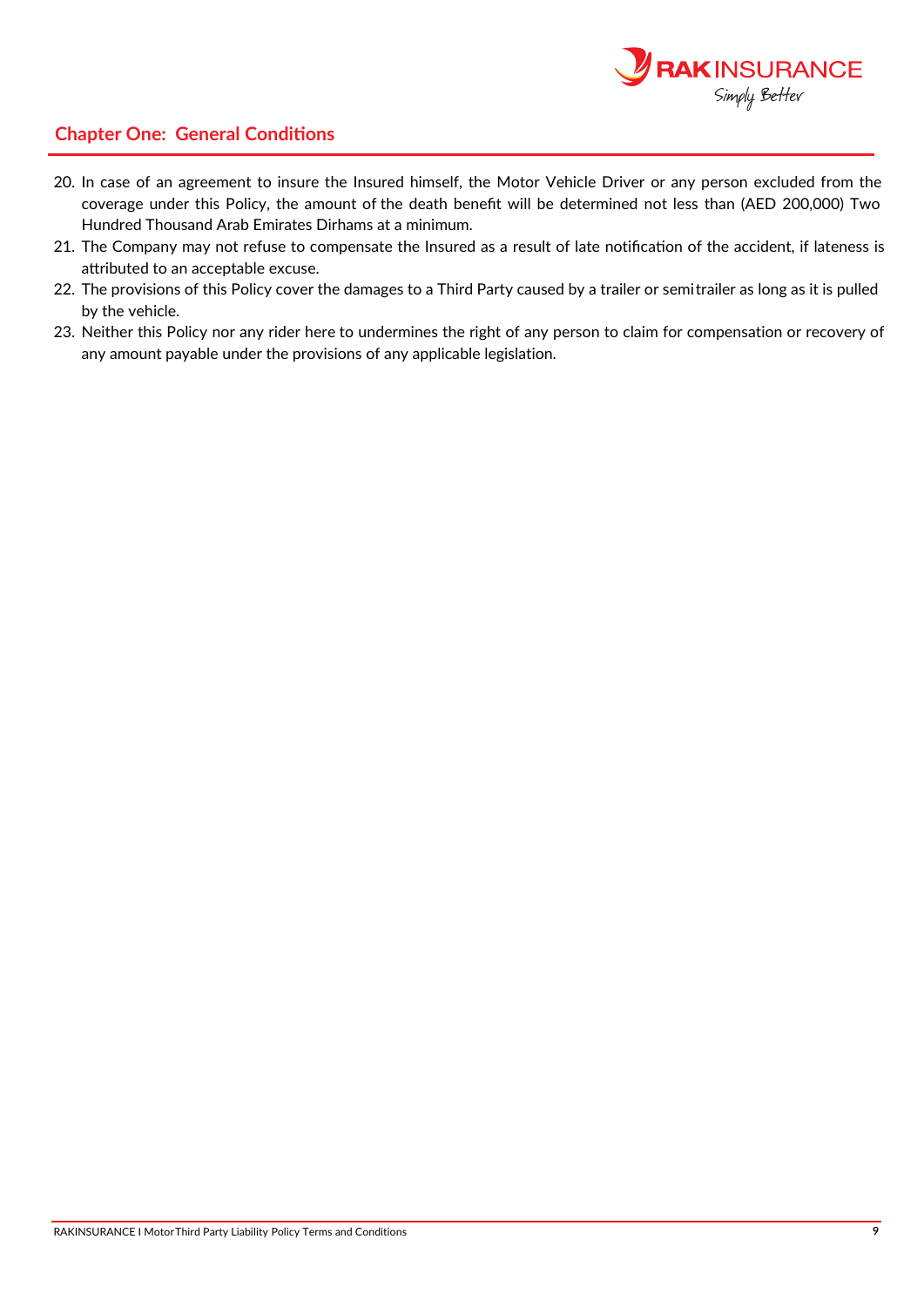

### **Chapter Two Obligations of the Insurance Company :**

In case of any accident that results from the use of the Motor Vehicle, the Company shall compensate the Injured Third Party within the scope of its limits hereunder for all amounts which the Insured or the Motor Vehicle Driver is committed to pay as compensation for:

- a. Death or any bodily injury caused to any person, including the Motor Vehicle Passengers, except for the Insured and the Driver of the Motor Vehicle that has caused the accident, and the passengers employed by the Insured if they are injured during and because of work. A person is considered a passenger if they are inside, getting in or out of the Motor Vehicle. The Maximum Liability of the Company for any claim or total claims arising from one accident is the value judicially awarded without any limit whatsoever, except for the spouse, parents and childre n and the liability of the Company will not exceed AED 200,000 (Two Hundred Thousand Arab Emirates Dirhams) per injured person in case of death. In case of disability, maximum liability will be adjusted by the percentage of disability to the amount of AED200,000 (Two Hundred Thousand Arab Emirates Dirhams).
- b. Subject to paragraph (a) above, the liability of the Insurance Company shall be the value judicially awarded of any amount whatsoever, including the Third Party's judicial expenses and charges, except for fines. The Company shall pay compensation to the Third Party once the judgment becomes enforceable.
- c. As to the damages to items and properties (except for those owned by the Insured or the Motor Vehicle Driver at the time of the accident or the properties kept with them in trust or in their guardianship or possession), the insured amount of any claim or total claims arising from one accident is AED 2,000,000 (Two Million Arab Emirates Dirhams) regardless of the number of the persons whose properties aredamaged, inclusive of necessary costs of movement of the damaged Motor Vehicle to the agency shop or other repair shops according to this Policy, as the case may be.
- d. The Company shall pay an amount of AED 6,770 to the provider of ambulance services and medical transportation to hospitals. The amount is per injured person that suffers from a bodily injury or death and is being given first aid and transported to a hospital as a result of an accident caused by a Motor Vehicle insured by the Company against Third Party Liability.
- e. The Injured Third Party (the owner of a private motor vehicle) is entitled to a loss of benefit allowance (substitute motor vehicle) as follows:
	- **First :** If the Injured Third Party chooses cash compensation, no benefit allowance shall be paid.
	- **Second :** If the damaged Motor Vehicle is to be repaired at a repair shop, as the case may be, the period of loss of use allowance shall be calculated in days from the date of delivery of the damaged Motor Vehicle, the accident report and deed of title to the Company.
	- **Third :** The liability of the Company for loss of use allowance shall be calculated per day per damaged Motor Vehicle according to the fare of a similar Motor Vehicle rental of the same make, not exceeding Three Hundred Arab Emirates Dirhams per day. The Maximum period for loss of use allowance is ten days, and the Company may provide a similar alternative Motor Vehicle for the same period in good working condition for road traffic.
- 2. The Company may not apply any deductible from the Injured Third Party compensation.
- 3. In case of the death of a person covered by the insurance provided for hereunder, the Company shall pay the benefit due as a result of the accident to their heirs according to the terms and conditions hereof.
- 4. The Company shall abide by any settlement between the Insured and the Injured Third Party if it is done with its written consent.
- 5. The insurance provided for under this Chapter shall be extended, subject to the terms and conditions hereof, to the liability of every licensed driver while they are driving the Insured Motor Vehicle.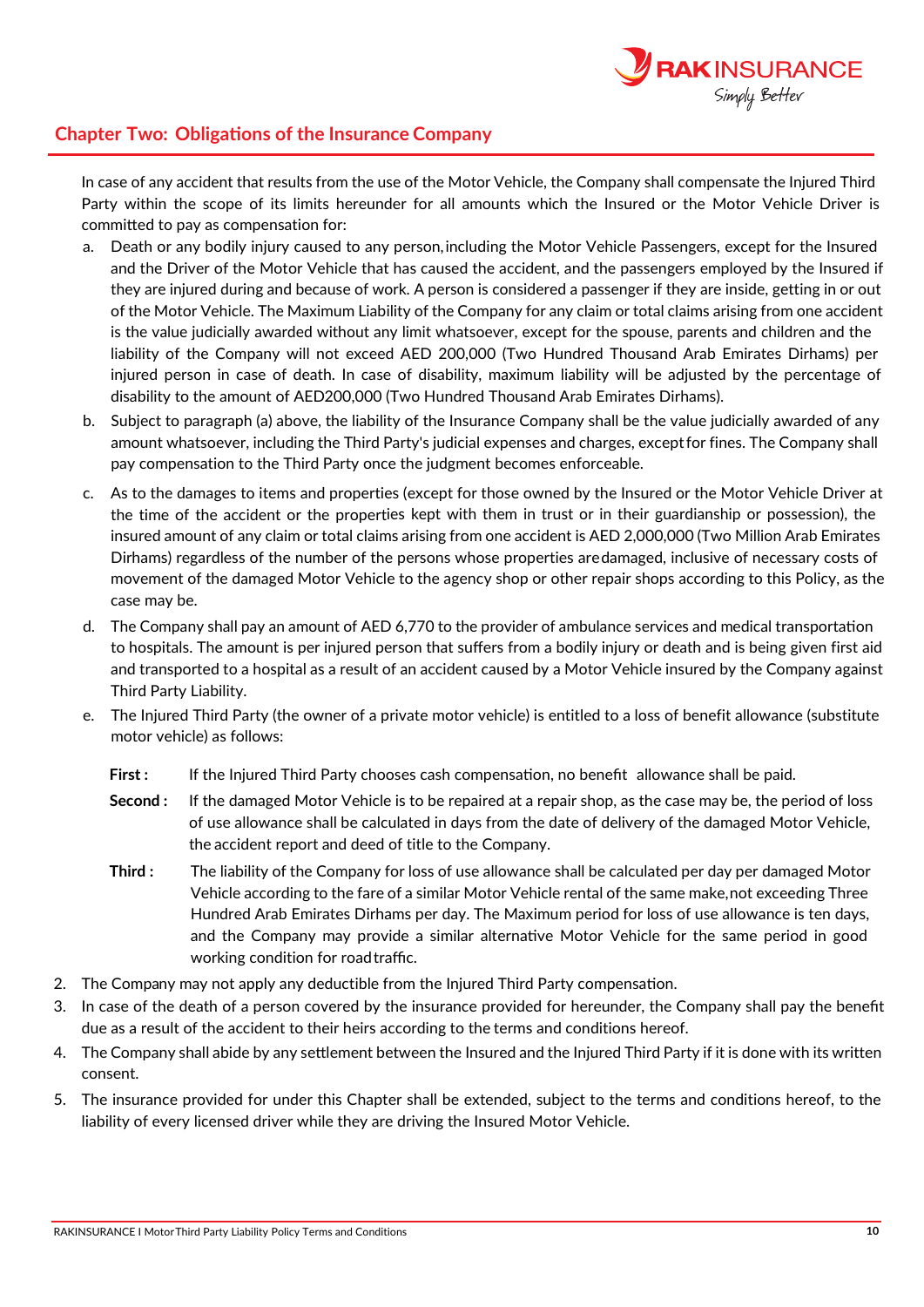

### **Chapter Three: Obligations of the Insured**

- 1. In case of any accident that gives rise to a claim according to the provisions of this Policy, the Insured or the Motor Vehicle Driver shall notify the concerned official authorities and the Insurer within a reasonable period of time after occurrence of the accident and furnish all documents and details pertaining to the accident, unless the delay is attributed to an acceptable excuse. The Insured shall furnish the Company as soon as possible a copy of every claim, notice or judicial document once they receivethem.
- 2. The Insured or the Motor Vehicle Driver shall notify the Company as soon as practically possible once they become aware of any lawsuit, investigation or findings concerning the accident, unless the delay is attributed to an acceptable excuse. In case of theft or any other criminal act which may give rise to a claim according to this Policy, the Insured shall promptly notify the concerned authorities and the Company as soon as practically possible and cooperate with the Company in that regard.
- 3. Neither the Insured nor any person acting on their behalf may declare acceptance of liability, offer, promise or payment of any amount without the written consent of the Company.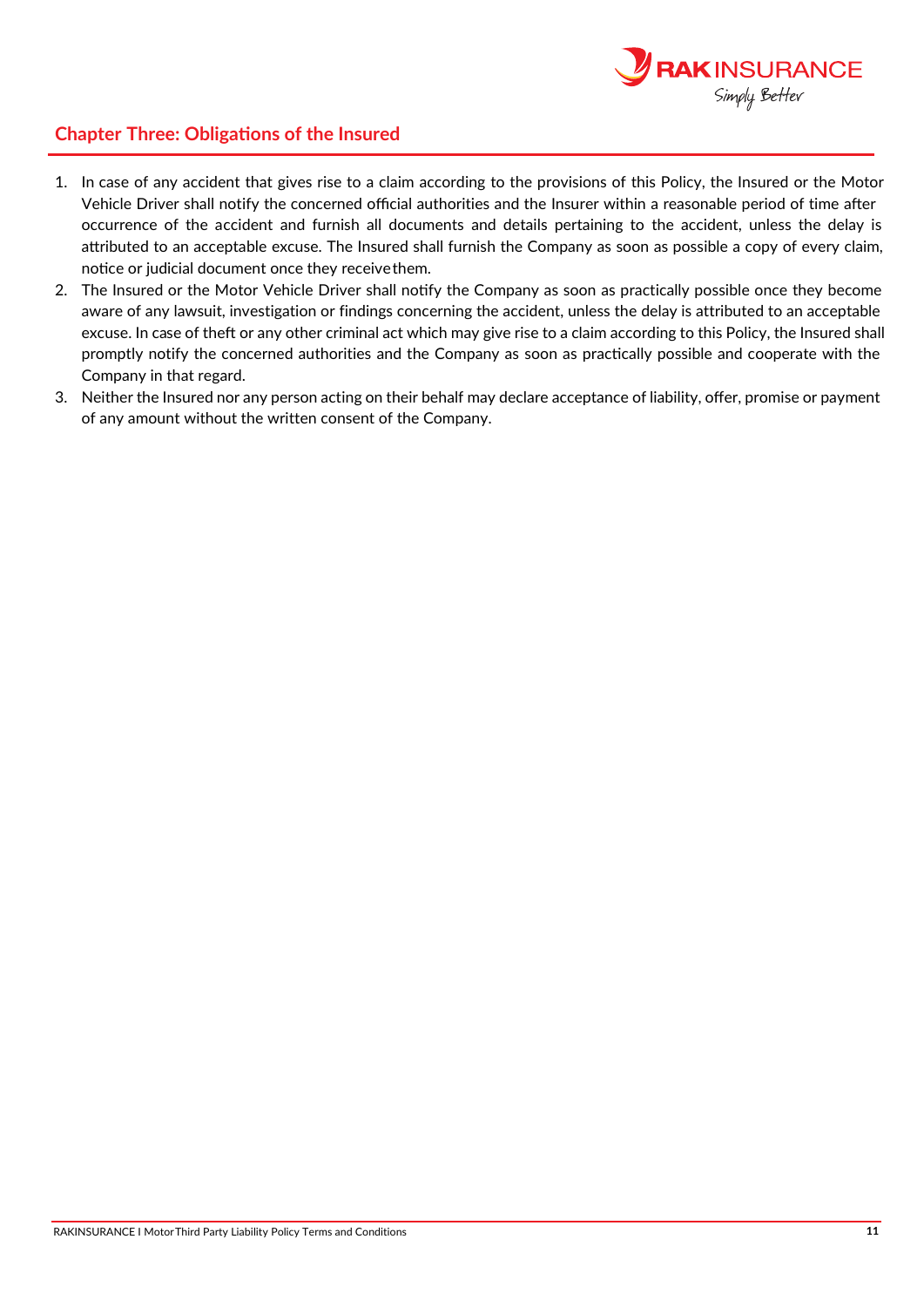

# **Chapter Four: Exclusions**

### **This Insurance does not cover the Third Party Liability arising or emerging from accidents that are caused by the Insured Motor Vehicle in the following cases:**

- 1. The accidents that occur outside the borders of the State.
- 2. The accidents that have occurred, caused, resulted orare related directly or indirectly to natural disasters such as floods, tornados, hurricanes, volcanoes, earthquakes or quakes.
- 3. Invasion, foreign enemy hostilities or warlike operations, whether war is declared or not, civil war, strike, riot, civil commotion, mutiny, rebellion, revolution, insurrection, or ionizing radiation contamination by radioactivity from any nuclear fuel, power usurpation, confiscation or nationalization, radioactive substances and radioisotopes, atomic or nuclear explosions, or anyelement related directly or indirectly with the abovementioned causes.
- 4. The accidents that occur to the Insured, the Motor Vehicle Driver or the persons employed by the Insured if they are injured during and because of work, unless they have obtained additional coverage under a rider or another policy.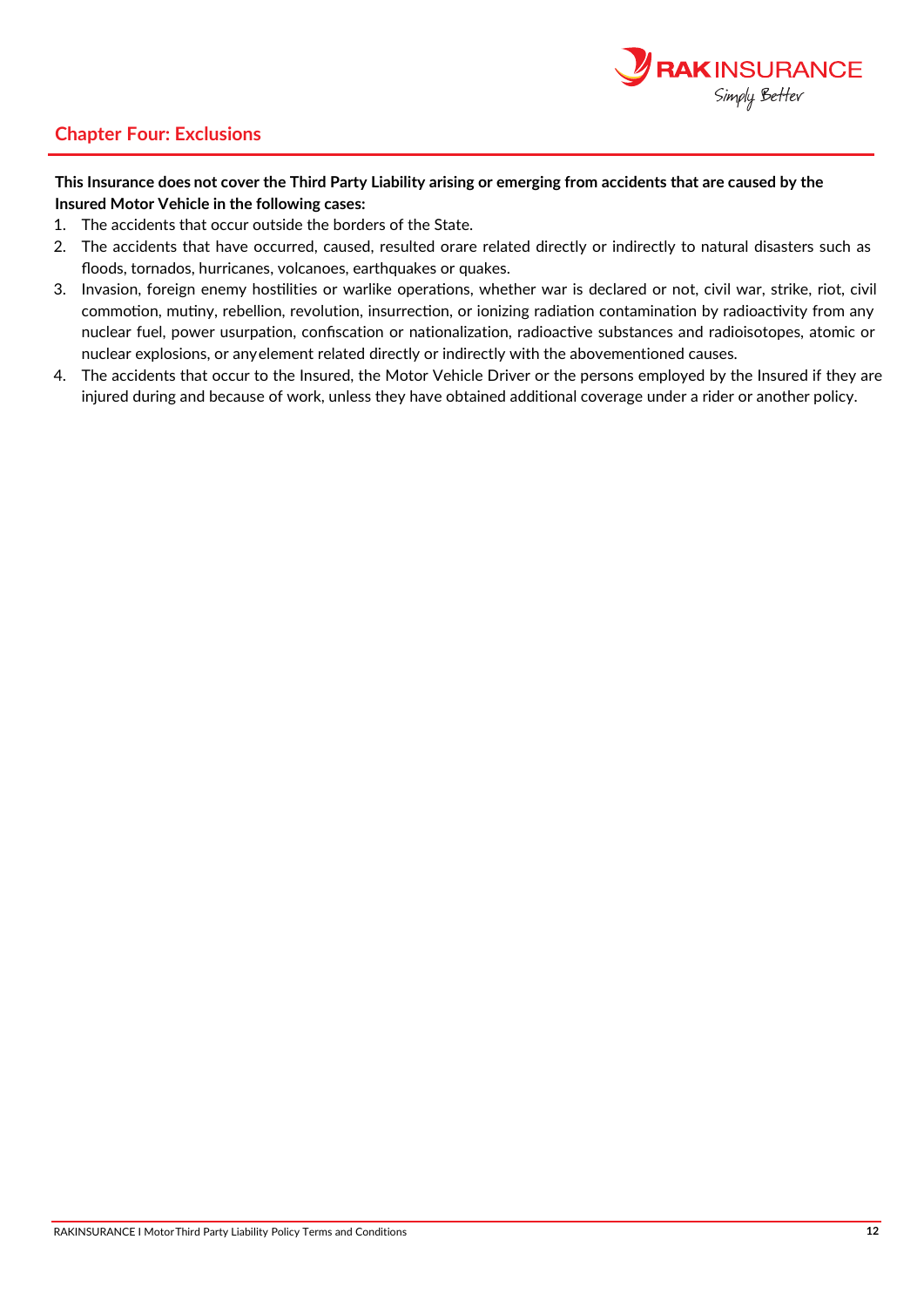

### **Chapter Five: Recourses against the Insured**

**The Company may have recourse to the Insured, the Motor Vehicle Driver or the person responsible for the Accident, as the case may be, within the limit of the amount of compensation paid in the following cases:**

- 1. If it is proven that the insurance was concluded based upon the Insured's misrepresentation or non-disclosure of material facts that affect the acceptance by the Company to cover the risks or determination of the premium.
- 2. If the Motor Vehicle is proven to have been used for purposes other than those set out in the Insurance Application attached to this Policy or the maximum number of passengers is exceeded or the Motor Vehicle was overloaded or its loading was not secured correctly or exceeds the limits of permissible width, length or height, provided that this is proven to be the proximate cause of the accident.
- 3. If it is proven that the Motor Vehicle was used in a speed race or test (in impermissible cases), provided that this is proven to be the proximate cause of the accident.
- 4. If following payment of the compensation it is proven that there is a violation of the laws, if the violation involves a willful felony or misdemeanor, as defined in the UAE's applicable penal code.
- 5. If it is proven that the Motor Vehicle was driven without obtaining the driving license for the type of Motor Vehicle according to the Traffic Laws and Regulations and the provisions of this Policy, or that the license granted to the Insured or the Motor Vehicle Driver was suspended by a court's order or by the concerned authorities or by virtue of traffic regulations, or that Motor Vehicle driving license was expired at the time of the accident, unless the driver manages to renew it within thirty days from the date of accident.
- 6. If it is proven that the Motor Vehicle Driver, or another person allowed by them to drive the Motor Vehicle, caused the accident while being in an abnormal condition due to being under the influence of narcotics or alcohol that undermine the driver's ability to control the Motor Vehicle or medical drugs for which driving is medically prohibited. In case of rental vehicles, recourse will be made against the Motor Vehicle Driver (renter).
- 7. If it is proven that the accident occurred intentionally by the Insured or the Motor Vehicle Driver.
- 8. If the trailer, half-trailer or semi-trailer caused the accident and the Insured has not agreed with the Company to include it in the policy.
- 9. If the Motor Vehicle is used outside the road, as defined in this Policy, without any additional coverage.
- 10. If damages occur to the Injured Third Party is a result of theft or robbery of the Insured Motor Vehicle, recourse will be against the thief only.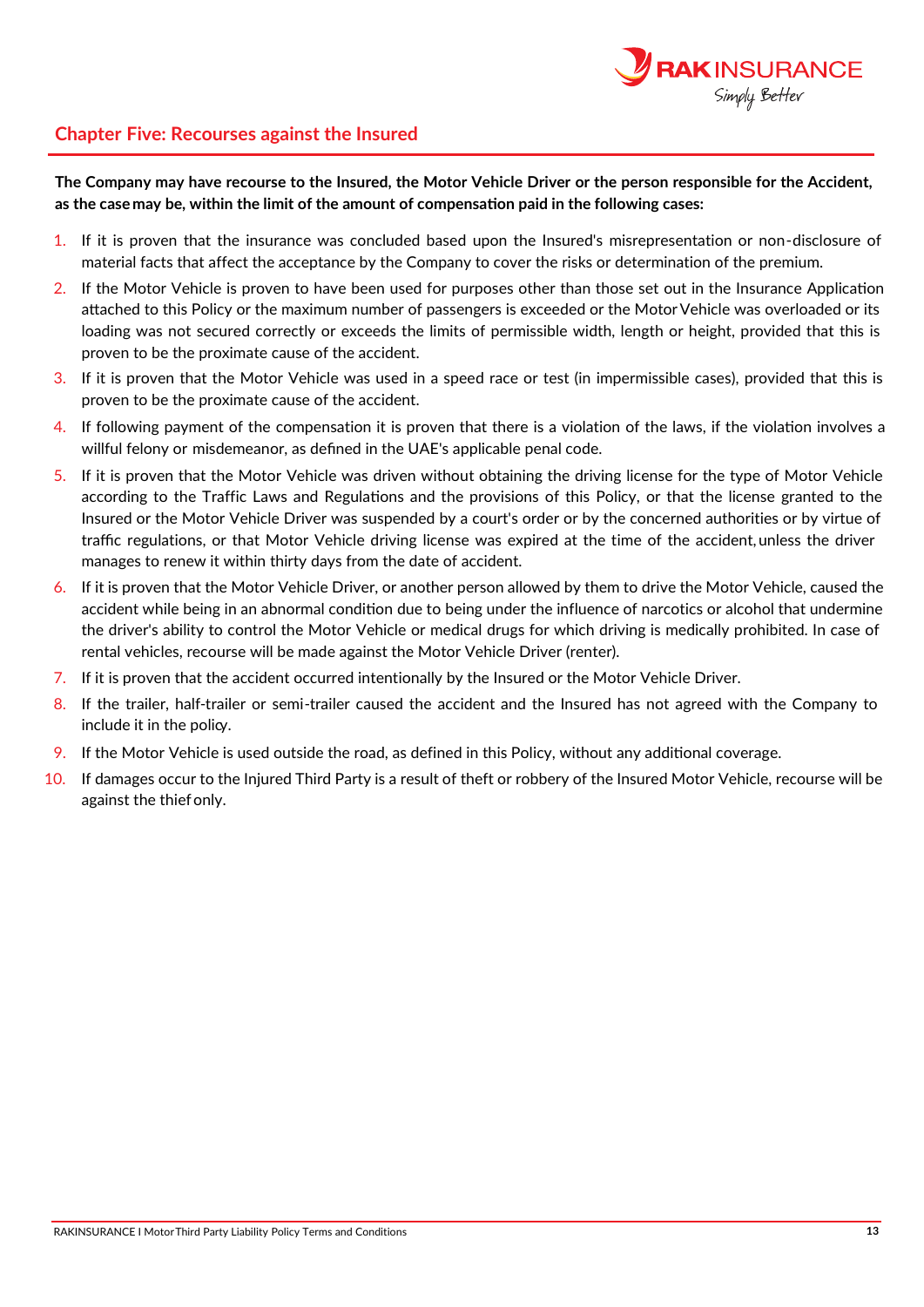

# **Chapter Six: Policy Termination**

- 1. Neither the Company nor the Insured may terminate this Policy during its term as long as the Motor Vehicle license is valid.
- 2. However, the Policy may be terminated before its expiration on the grounds of:
	- a. Cancellation of the Motor Vehicle license;
	- b. Submission of a new policy due to change of the Motor Vehicle details; or
	- c. Transfer of the Motor Vehicle title by virtue of a certificate issued by the concerned authority. In this case, the Companymust refund to the Insured the paid premium after deducting a portion in proportion to the period during which the Policy has remained in effect according to the Short Rate Schedule No. (3) set out in this Policy, provided that there are no paid claims oroutstanding claims where the Insured has caused the accident
- 3. This Policy shall be considered terminated in case of a total loss to the Motor Vehicle, provided that its registration is deleted with a report issued by the Road and Traffic Department confirming that it is unroadworthy, and the Company and the Insured shall remain bound by its provisions before termination.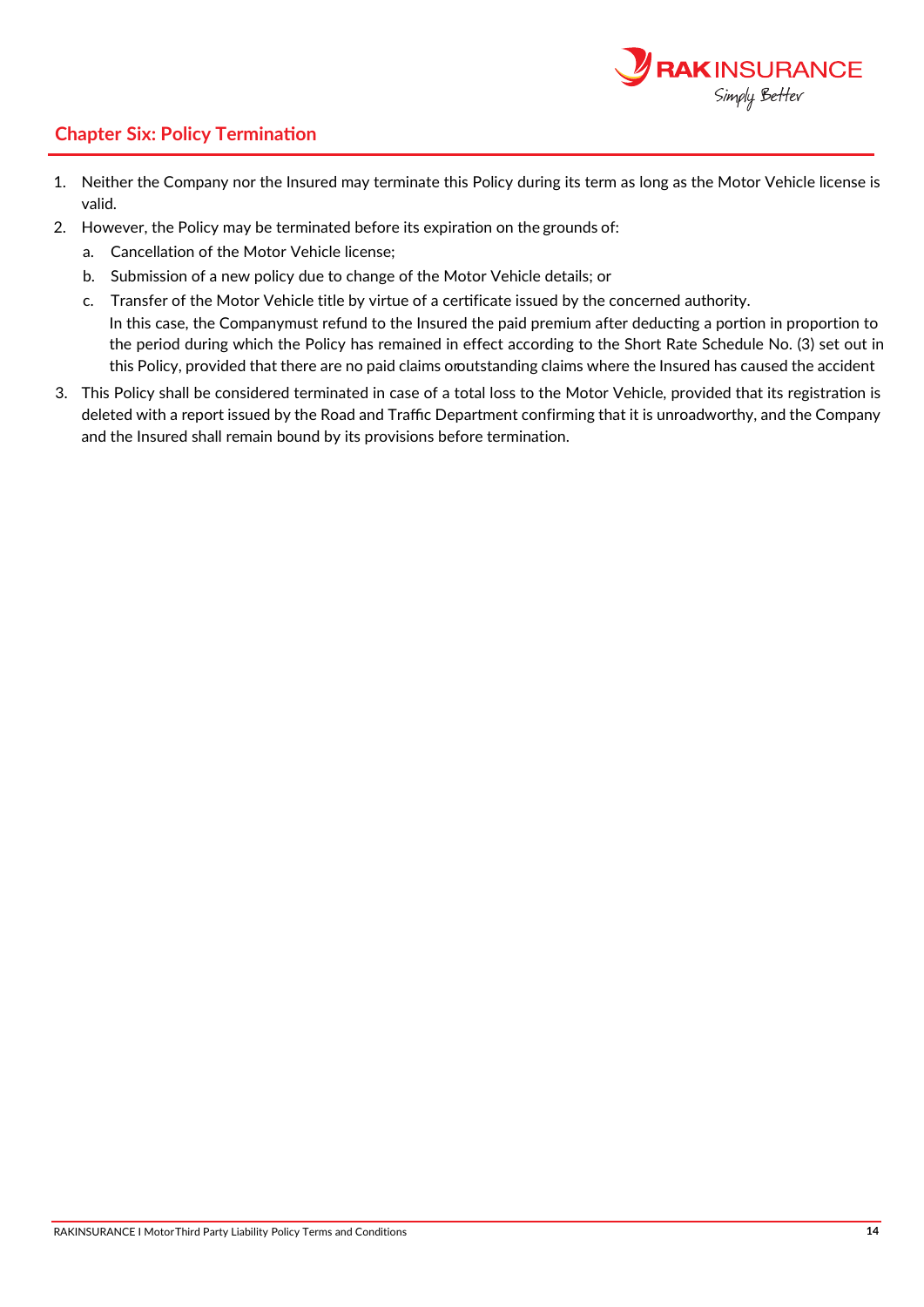

# **Chapter Seven: General Provisions**

- 1. The Company shall include all details in Schedule (5) of this Policy, and this Schedule shall be part of this Policy.
- 2. Any lawsuits arising from this Policy may not be filed after the lapse of three years from the date of the accident or the Injured Party and related parties become aware of the damage and the person liable for it.
- 3. The courts of the State shall be competent to determine any dispute arising in connection with this Policy.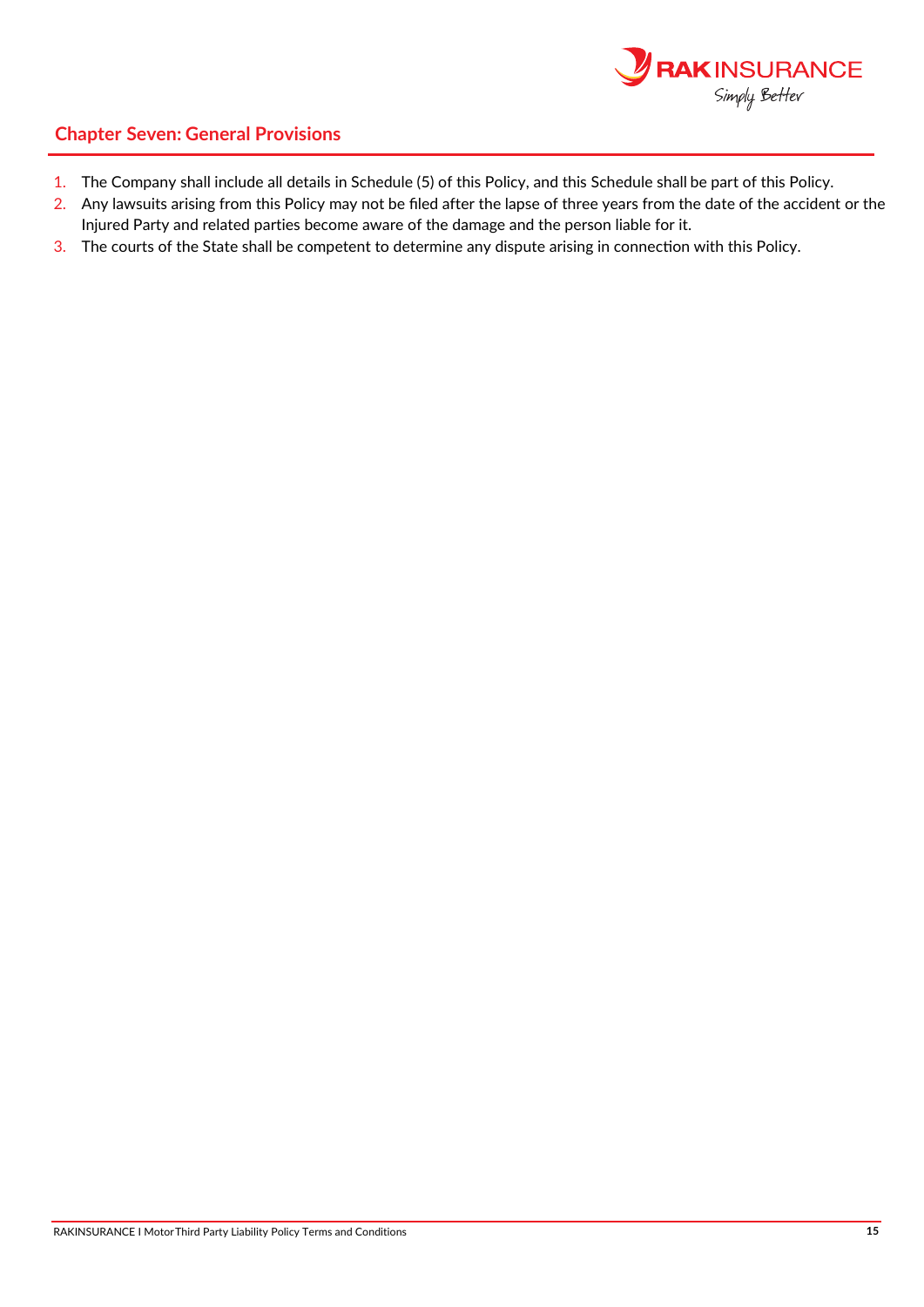

# **Schedule No. (1)**

### **Depreciation Percentages for Parts of Private Motor Vehicles**

| Year            | <b>Percentage</b> |
|-----------------|-------------------|
| First           | -                 |
| Second          | 5%                |
| <b>Third</b>    | 10%               |
| Fourth          | 15%               |
| Fifth           | 20%               |
| Sixth and above | 30%               |

### **) Schedule No. (2**

**Depreciation p vehicles, Public Transport vehicles and Rental v ercentages for Taxi ehicles** 

| Year                              | Percentage |
|-----------------------------------|------------|
| Last six months of the first year | 10%        |
| Second                            | 20%        |
| <b>Third</b>                      | 25%        |
| Fourth                            | 30%        |
| Fifth                             | 35%        |
| Sixth and above                   | 40%        |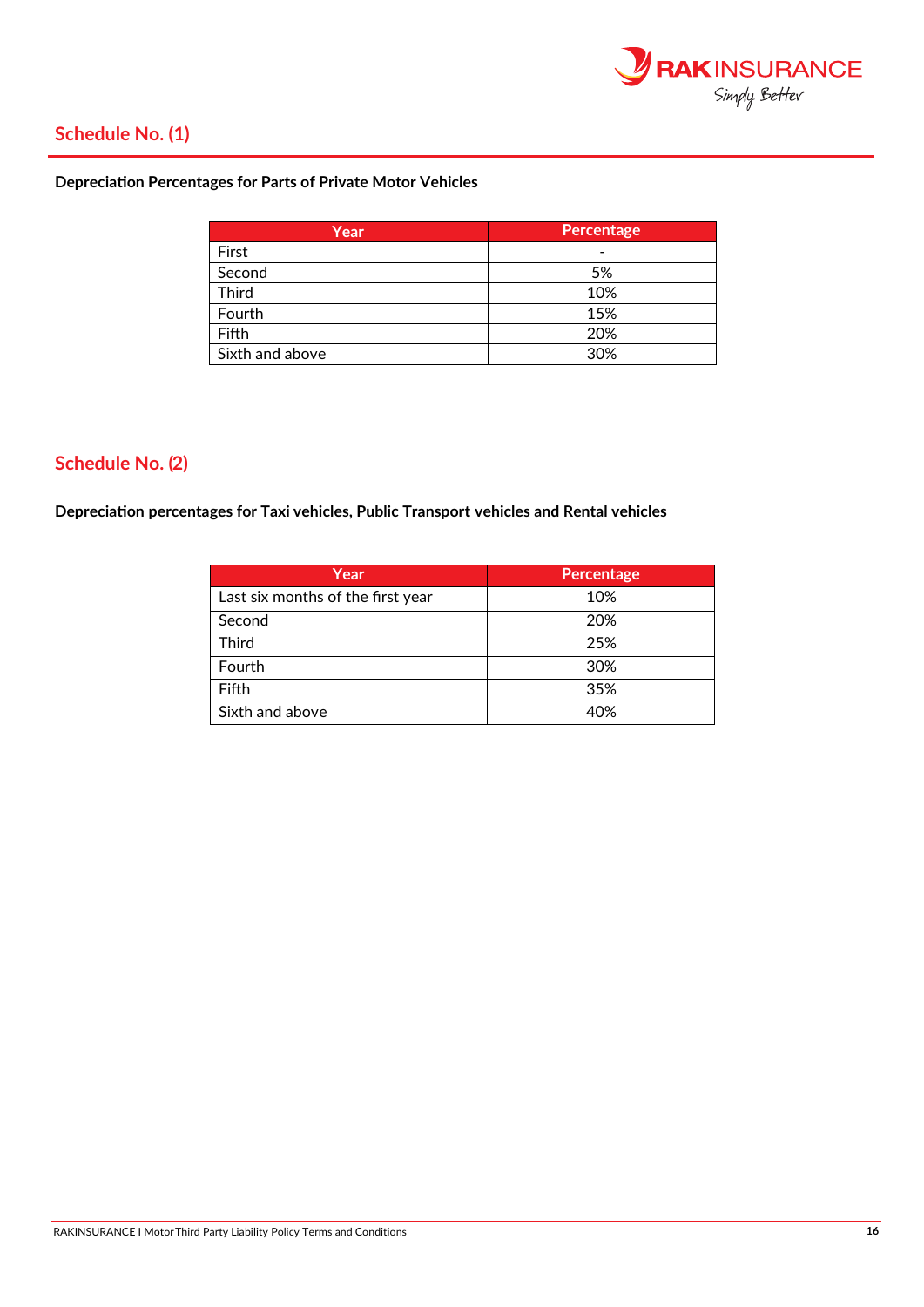

# **Schedule No. (3) – Short Rate Schedule – Percentage of Recoverable Premium**

| Policy validity period                                             | Recoverable premium |  |
|--------------------------------------------------------------------|---------------------|--|
| A period not exceeding one<br>month                                | 80%                 |  |
| A period exceeding one month<br>to the end of the fourth month     | 70%                 |  |
| A period exceeding four<br>months to the end of the sixth<br>month | 50%                 |  |
| A period exceeding six months<br>to the end of the eighth month    | 30%                 |  |
| A period exceeding eight<br>months                                 | Nil                 |  |

## **Schedule No. (4) – List of the parts damaged by a traffic accident which must be replaced for new ones without deduction of any depreciation**

| Glass                            |  |
|----------------------------------|--|
| Brake master cylinders           |  |
| Brake wheel cylinders            |  |
| <b>Brake calipers</b>            |  |
| Brake cables (conduit type)      |  |
| <b>Brake hoses</b>               |  |
| Brake diaphragms                 |  |
| Steering boxes                   |  |
| Steering rakes                   |  |
| Steering ball joints and swivels |  |
| Seat belts                       |  |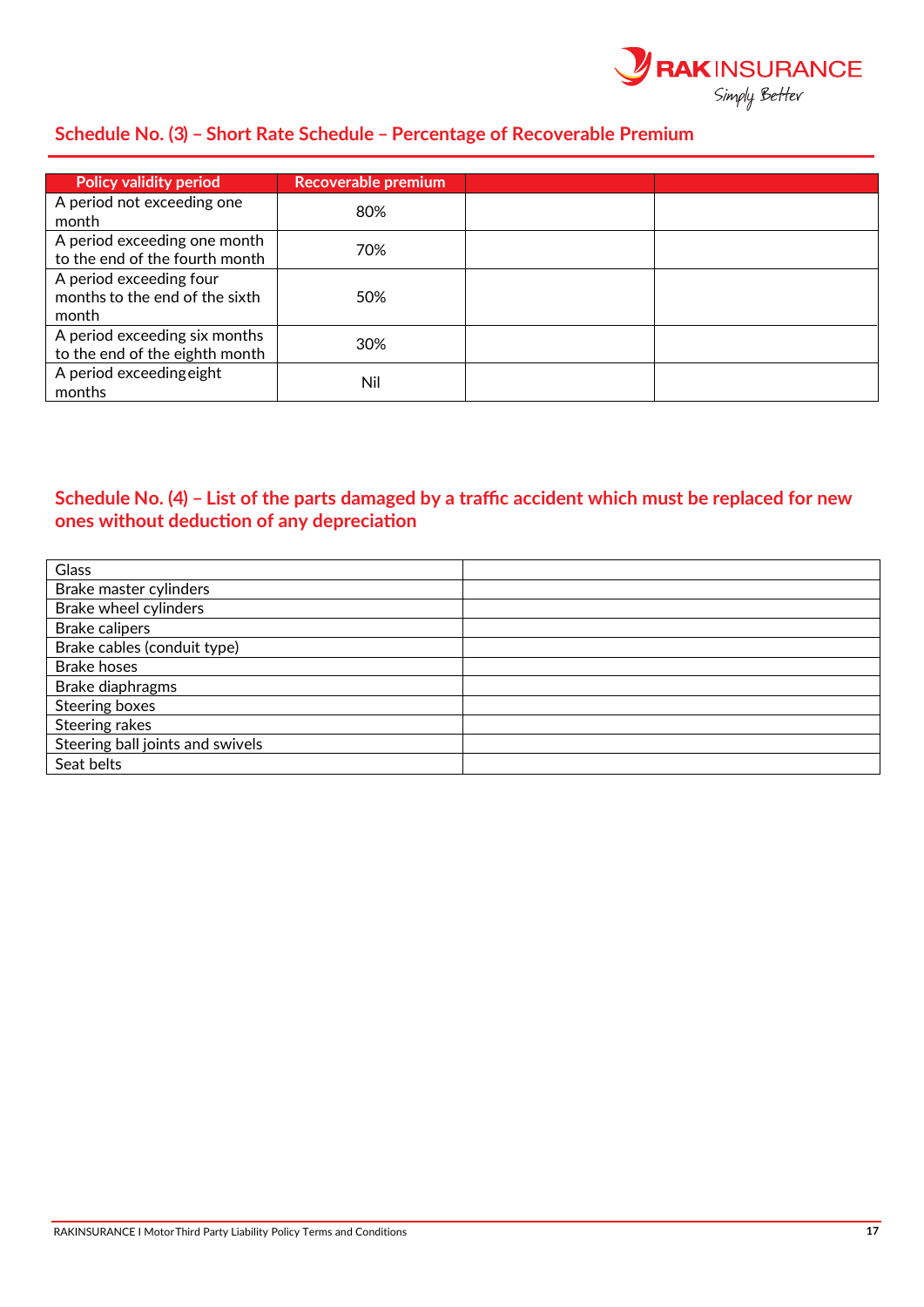

# **Emergency Roadside Assistance**

RAKINSURANCE has partnered with International Motoring Club (IMC) to provide Emergency Roadside Assistance as per the below terms and conditions.

- 1. Vehicle Towing Services: If there is a breakdown or an accident, IMC will tow the vehicle to the dealer's garager within the Emirate or intercity or to any garage of the Insured's choice within UAE borders.
- 2. Battery Boost Service: Where the vehicle's battery is dead for whatever reason, IMC will jumpstart the vehicle to enable the Insured to carry on with their journey, or IMC will tow the vehicle to the dealer's garage/nearest garage or to the garage of Insured's choice within UAE borders. **IMC will not provide any new battery or any replacement of battery.**
- 3. **Lock out Services:** If the keys are locked inside the vehicle, IMC will make attempts to gain access to key to enable the Insured to carry on with their journey.
- 4. **Flat Tyre Service**: IMC will change the flat tire with a spare tire. If no spare tire is available, IMC will tow the vehicle to the dealer's garage or a nearest garage within UAE borders. **(No new tyre and /or replacement will be provided by IMC).**
- 5. **Fuel Delivery Service**: IMC will deliver fuel direct to the Insured should they run out of fuel. The Insured only has to pay the cost of the fuel.
- 6. **Car Registration Renewal Service**: Vehicle registration renewal service will be provided to the Insured, one complimentary service per year applicable to one car per Insured. Vehicle registration renewal service includes;
	- Collecting the car, documents and the RTA fees from the Insured.
	- Getting the vehicles tested and passed.
	- Getting the Mulkiya renewed
	- Handing the car, documents and RTA fees paid receipt back to the Insured.

### **Conditions**:

- The reservation must be done with IMC 48 hours prior to registrationrenewal.
- In order to avail the vehicle registration renewal service, the Insured must provide all the documents and information required by the traffic department.
- The Insured is also responsible for the settlement of all traffic fines and other traffic department charges.
- IMC will collect the vehicle key and documents from the member from a single location as mutually agreed.
- Vehicles less than 3 years old do not need to be brought to the passing center, in those cases IMC will only take the documents and the registration fees and get the Mulkiya renewed.The vehicles will be collected only from the Emirate in which they are registered and the renewal service is applicable for a single attempt only.
- In the case of failure in passing the car on inspection, the car will be returned with the comments from the inspection office.
- **The service will only be provided once a year and any subsequent services are not free of charge, however the customer can avail the services at a nominal fee of AED 150.00 per additional runs.**
- **The vehicle registration renewal service does not apply to export, sale or transfer of vehicles nor does it apply to any commercial vehicles or motor cycles.**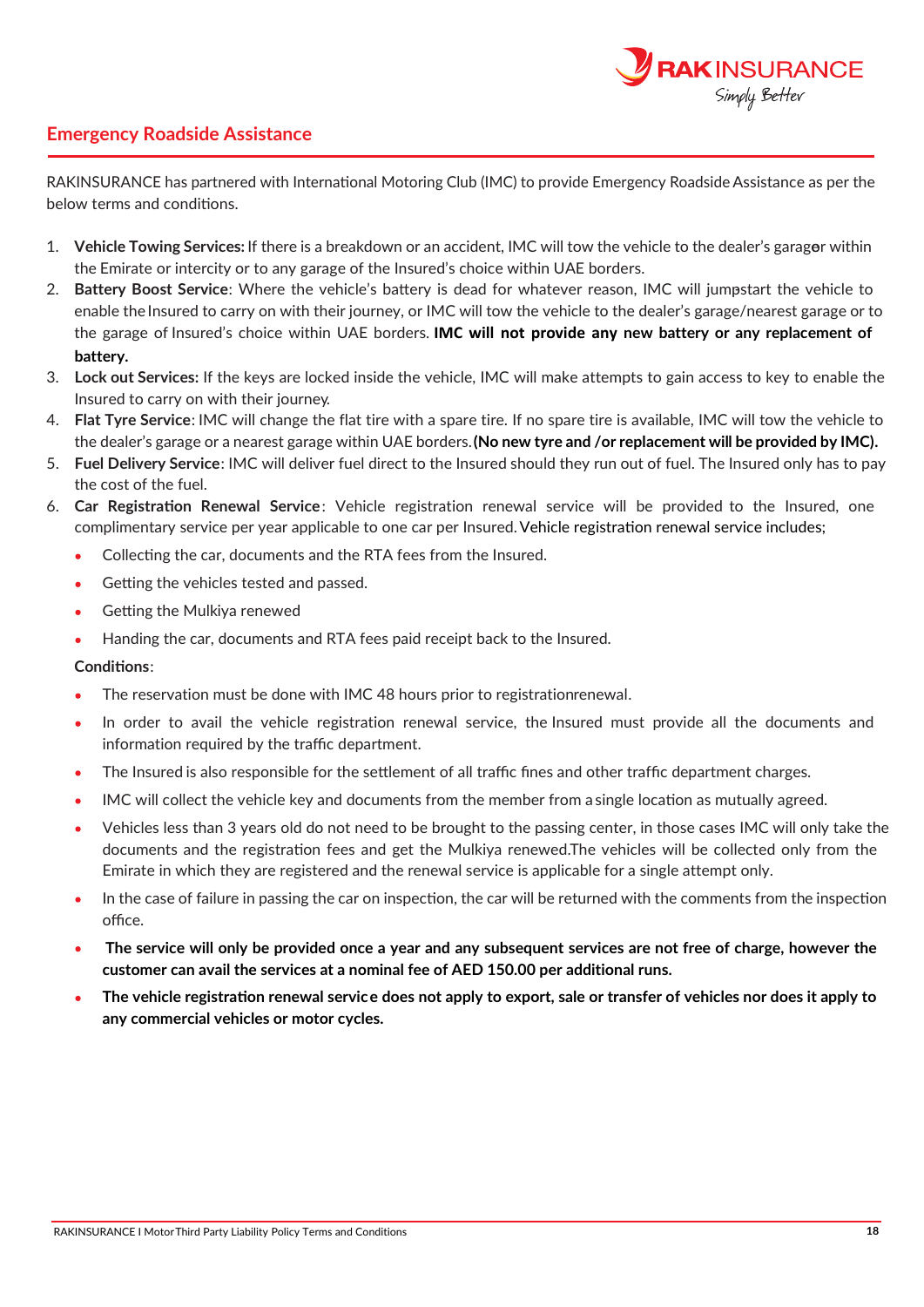

## **Emergency Roadside Assistance**

7. **Off-Road Recovery Service:** Off road recovery will be provided tolnsured. Off-road recovery is only provided if a break down happens, accident happens or vehicle gets stuck during the normal course of driving.

### **Conditions:**

- If vehicle cannot be driven due to an accident or mechanical breakdown, IMC will tow the vehicle to the dealer's garage or a nearest garage.
- The time required to reach the customer for off-road recovery depends on the location and accessibility to the location of the vehicle.
- **Vehicles participating in any desert event or rally are excluded.**
- **This service is limited to 3 times in a year.**
- Off Road Assistance includes sandy or off road areas pull-out, desert pull-out, basement parking pull-out.
- **8. International Driving License:** Insured is entitled to a discount of %10 on International Driving License Fees

### **Conditions**:

- Members will have to submit a copy of his/ her valid UAE driving license, 2 passport size photographs along with the  $\bullet$ signed application form.
- Members can call the toll free for office location.
- 9. **Automobile Related Discounts Offer:** Insured is entitled to avail discounts at selected automobile related service outlets in UAE. The discount offers are subject to the terms and conditions specified in the discount offer pamphlet provided along with Policy schedule.

General terms and conditions applicable to Emergency Roadside Assistance Services

- **Response Time:** Response time is a maximum of 45-60 minutes within emirate limits. On Highways or out ofemirate limits, the response time would depend upon the distance, road conditions in that particular area, weather and all other unavoidable circumstances, which are out of human control, but where no problems exist, a maximum of 3 hours. **The above services will be limited to all vehicles weighing up to 3 tons.**
- **Membership Usage and Validity:** Roadside Assistance program for the Insured is valid for 13 months from the date of activation of the Motor policy.
- **Geographical Coverage:** Roadside assistance will be provided to the Insured across the entire geographical coverage of UAE and extended services will be provided to resident customers driving in Oman, extended services will be free for the first 100 kms and will be taken to closest garage. Additional distance will be charged at AED 3.00 per KM to the customer. Extended services outside UAE will be taken to the nearest garage in that country and hence **no inter country transfer is permitted.**

### **Premium refund**

Premium applicable (if any) for the Emergency Roadside Assistance benefit is not refundable under any circumstances.

### **Hold Harmless and Disclaimer**

RAKINSURANCE and/or its subsidiaries and affiliates, and their respective directors, officers and employees, shall not be liable for any delay and/or non-satisfaction and or failure of IMC service to Insured and there by RAKINSURANCE are not held responsible against any and all claims, suits, actions, proceedings, or liabilities of any kind, including attorney's fees and expenses, arising out of its wrongful conduct, professional advice, omission or the fault from RAKINSURANCE or its directors and or employees.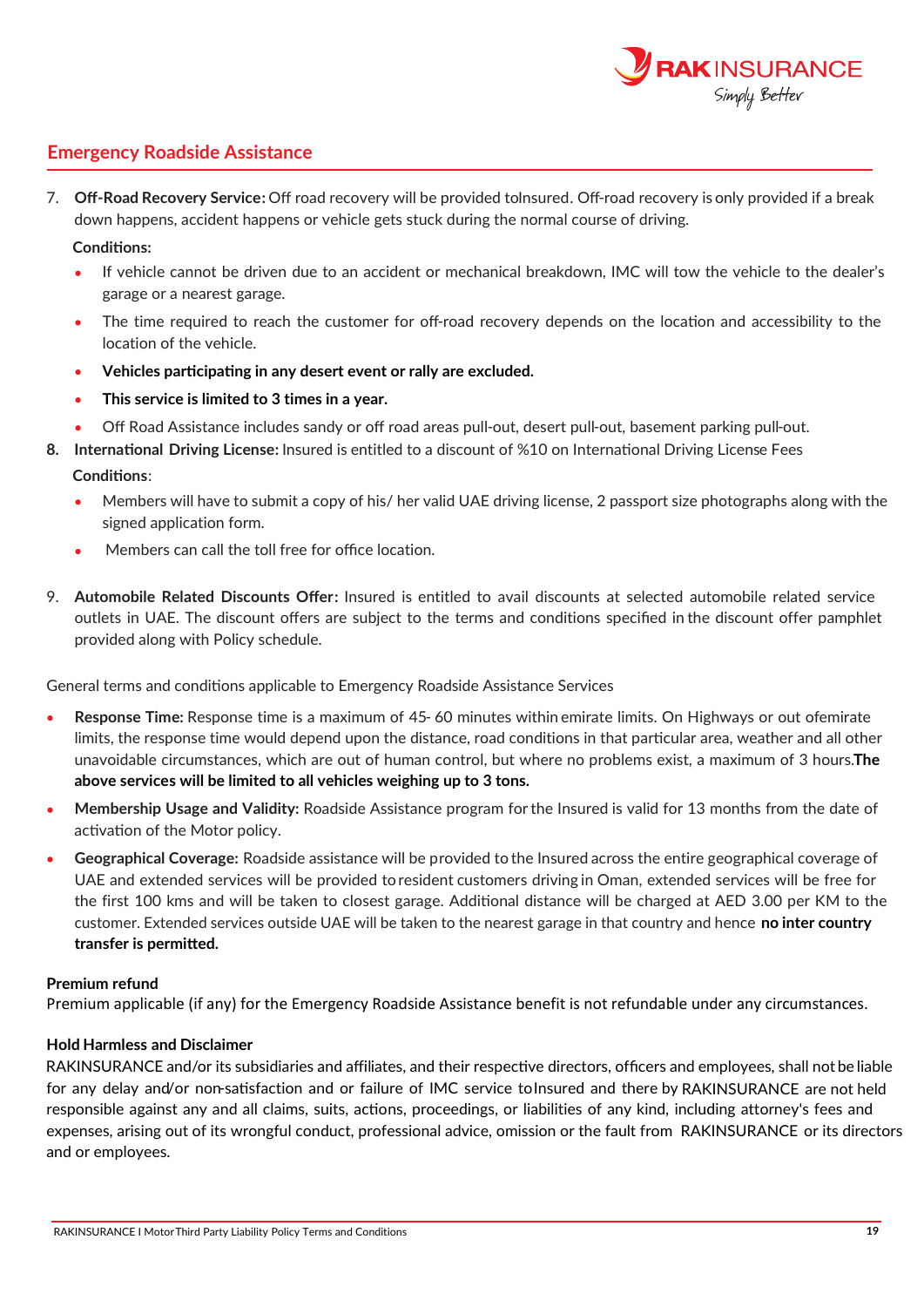

# **Annex One: Optional Riders**

## **Accidents to Passengers (Excluding Driver)**

In consideration of the payment of an additional premium it is hereby understood and agreed that the Company undertakes to pay compensation on the scale provided below for bodily injury as hereinafter defined sustained by any of the employees of the insured. Other than the Insured and/or his driver whilst mounting into dismounting from or travelling in but not driving and motor car described in the schedule hereto and caused by violent accidental external and visible means which independently of any other cause shall within three calendar months of the occurrence of such injury result in:

- 1. Death or permanent disability AED 200,000.
- 2. Total and irrecoverable loss of all sight in both eyes AED 200,000.
- 3. Total loss by physical severance at or above wrist or ankle of both hands and both feet or of one hand together with one foot AED 200,000.
- 4. Total loss by physical severance at or above the wrist or ankle of one hand or one foot together with the total and irrecoverable loss of all sight inone eye AED 200,000.
- 5. Total and irrecoverable loss of all sight in one eye AED 100,000.
- 6. Total loss by physical severance at or above the wrist or ankle of one hand or one foot AED 100,000.
- 7. Permanent partial disablement as per the percentage of disability set by an authorised medical committee based on %100 capital sum insured AED 200,000.
- 8. Medical or surgical treatment consequent upon such injury up to a limit of AED 5,000 per person per accident and in the aggregate.

Provided always that:

- a. The compensation that the Company shall be liable to pay only of items (1) to (6) and for item (7) independently or in addition to any of the items (5) or (6) depend to the case for any of these persons insured as a result of any one accident provided that the total liability of the Company shall not in the aggregate exceed the sum of AED 200,000 per such person during any one period of insurance.
- b. No compensation shall bepayable in respect of death or injury directly or indirectly wholly or in part arising or resulting from or traceable to:
	- 1. Intentional self-injury, suicide or attempted suicide physical defect or infirmity; or
	- 2. An accident happening whilst such person in under the influence of intoxication liquor or drugs.
- c. Such compensation shall bepayable only with the approval of the Insured and directly to the injured person or his/her legal representative whose receipt shall be a full discharge in respect of the injury to such person.
- d. Such compensation not to accumulate with any Court award for blood money and/orbodily injury recovered there from or paid under the provision of any indemnity contract the amount of such compensation shall stand to be excess of that award or indemnity.
- e. Not more than the authorised number of persons should be in the said motor car at the time of the occurrence of the injury.

Subject otherwise to the terms, provision and conditions of this Policy.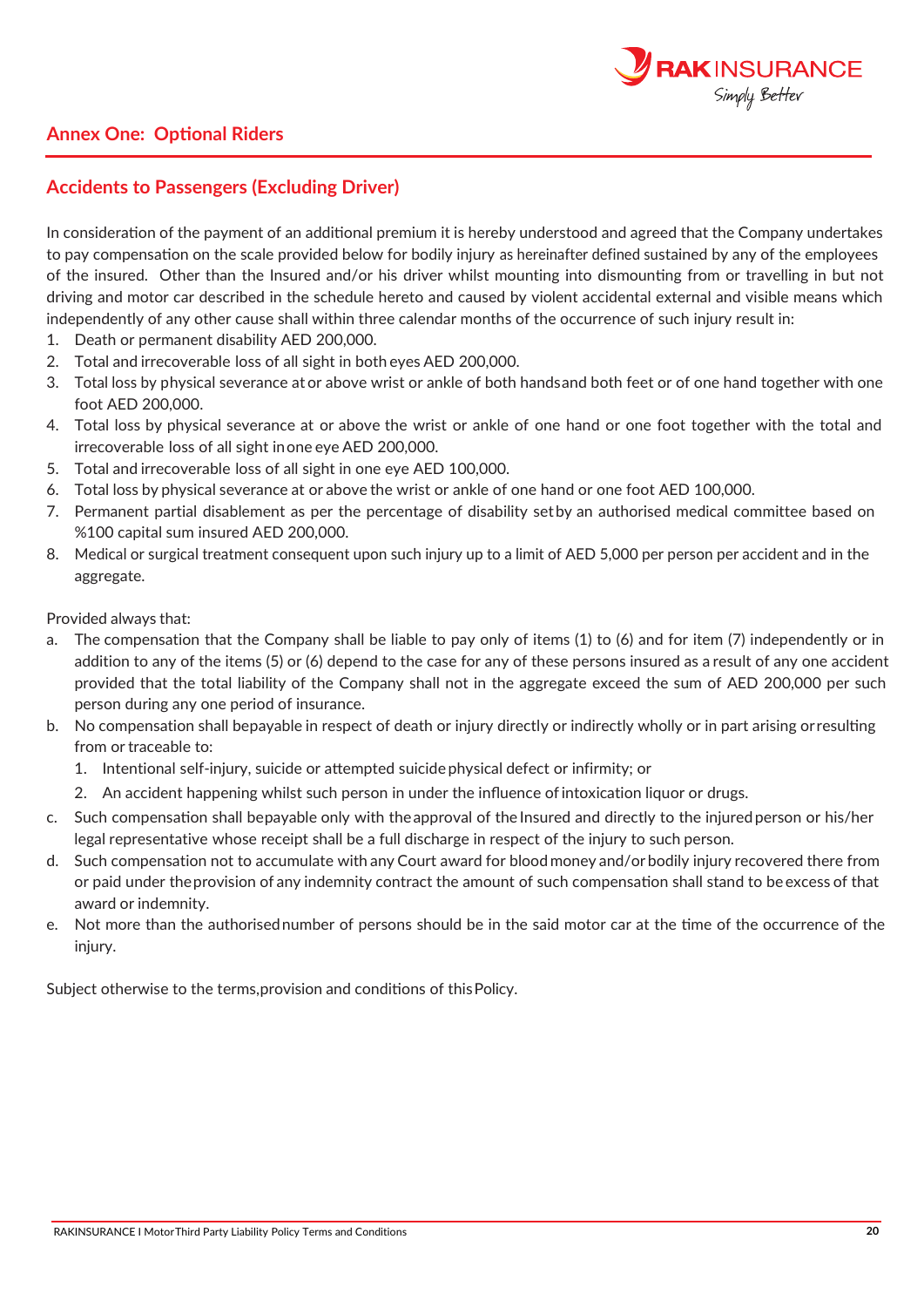

# **Annex One: Optional Riders**

## **Accidents to Drivers (Excluding Passengers)**

In consideration of the payment of an additional premium it is hereby understood and agreed that the Company undertakes to pay compensation on the scale provided below for bodily injury as hereinafter defined sustained by the driver as specified in the schedule in direct connection with any motor car described in the schedule hereto and caused by violent accidental external and visible means which independently of and other cause shall within three calendar months of the occurrence of such injury result in.

- 1. Death or permanent disability AED 200,000.
- 2. Total and irrecoverable loss of all sight in botheyes AED 200,000.
- 3. Total loss by physical severance ator above wrist or ankle of bothhands or both feet or of one hand together with one foot AED 200,000
- 4. Total loss by physical severance at or above the wrist or ankle of one hand or one foot together with the total and irrecoverable loss of all sight inone eye AED 200,000.
- 5. Total and irrecoverable loss of all sight in one eye AED 100,000.
- 6. Total loss by physical severance at or above the wrist or ankle of one hand or one foot AED 100,000.
- 7. Permanent partial disablement as per the percentage of disability set by an authorised medical committee based on %100 capital sum insured AED 200,000.
- 8. Medical or surgical treatment consequent upon such injury up to a limit of AED 5,000 per person per accident and in the aggregate.

Provided always that:

- a. The compensation that the Company is committed to pay is limited according to one of items (1) to (6) above or in accordance to item (7) independently or in addition to any of the items (5) or (6) depend to the case for any of these persons insured as a result of any one accident and the total liability of the Company shall not in the aggregate exceed the sum of AED 200,000 during any one period of insurance in respect of any such person.
- b. No compensation shall be payablein respect of death or injury directly or indirectly wholly or in part arising orresulting from or traceable to:
	- 1. Intentional self-injury, suicide or attempted suicide physical defect or infirmity; or
	- 2. An accident happening whilst such person in under the influence of intoxication liquor or drugs.
- c. Such compensation shall be payable only with the approval of the Insured and directly to the injured person or his/her legal representative whose receipt shall be a full discharge in respect of the injury to suchperson.
- d. Such compensation not to accumulate with any Court award for blood money and/orbodily injury recovered there from or paid under the provision of any indemnity contract the amount of such compensation shall stand to be excess of that award or indemnity.
- e. Such person is not less than 18 not more than 65 years of age at the time of such injury.

Subject otherwise to the terms, provision and conditions of this Policy.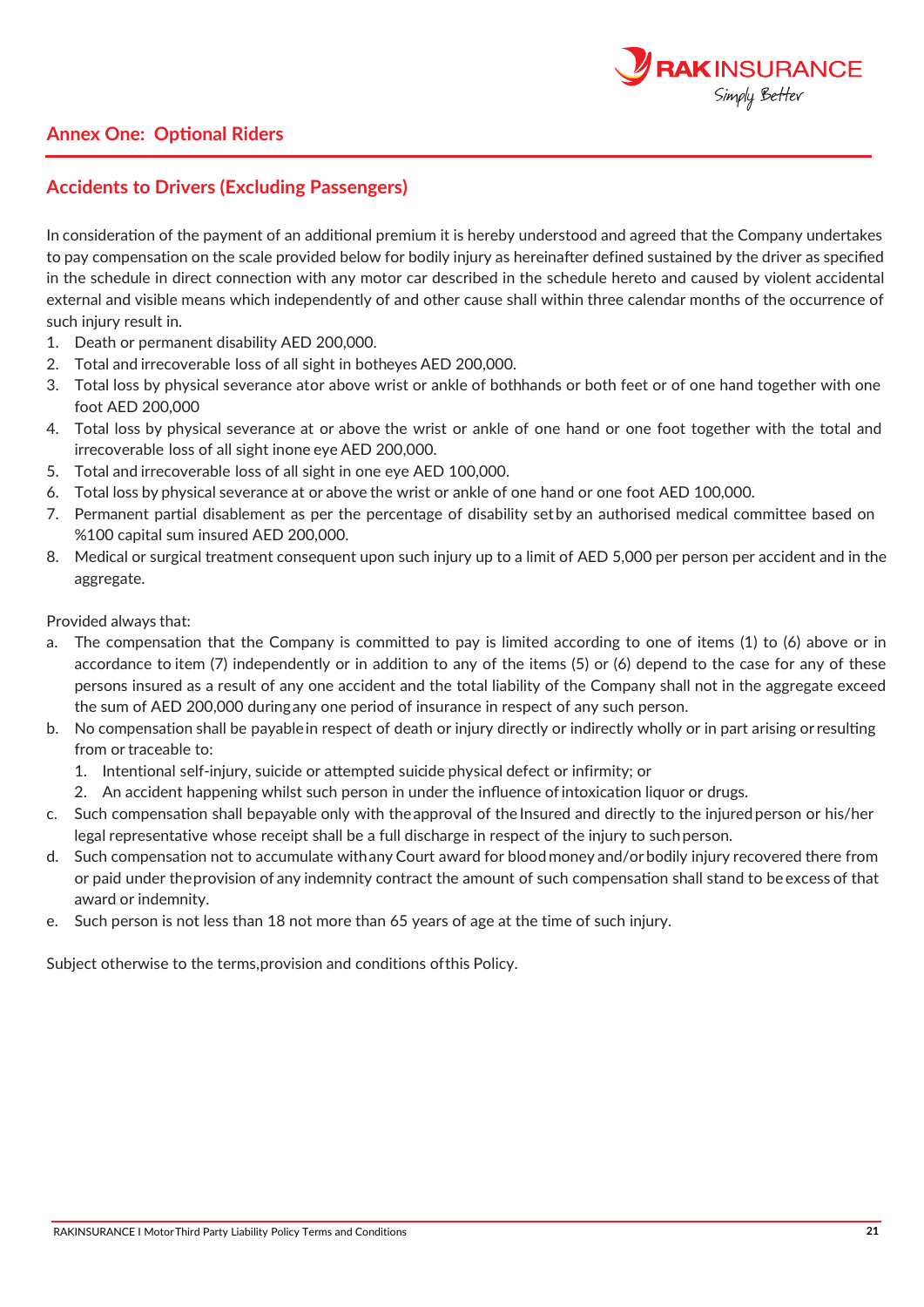

## **Annex Two: How to make a Claim**

In the event of any claim contact RAKINSURANCE on 800 RAKI (7254) or email: motorclaims@rakinsurance.com.

Police Report Emirates ID, Driving License, Vehicle Registration Card (Mulkiya) and all other proof of loss required by the Company shall be provided at the expense of the claimant and shall be in such form and of such nature as the Company may prescribe.